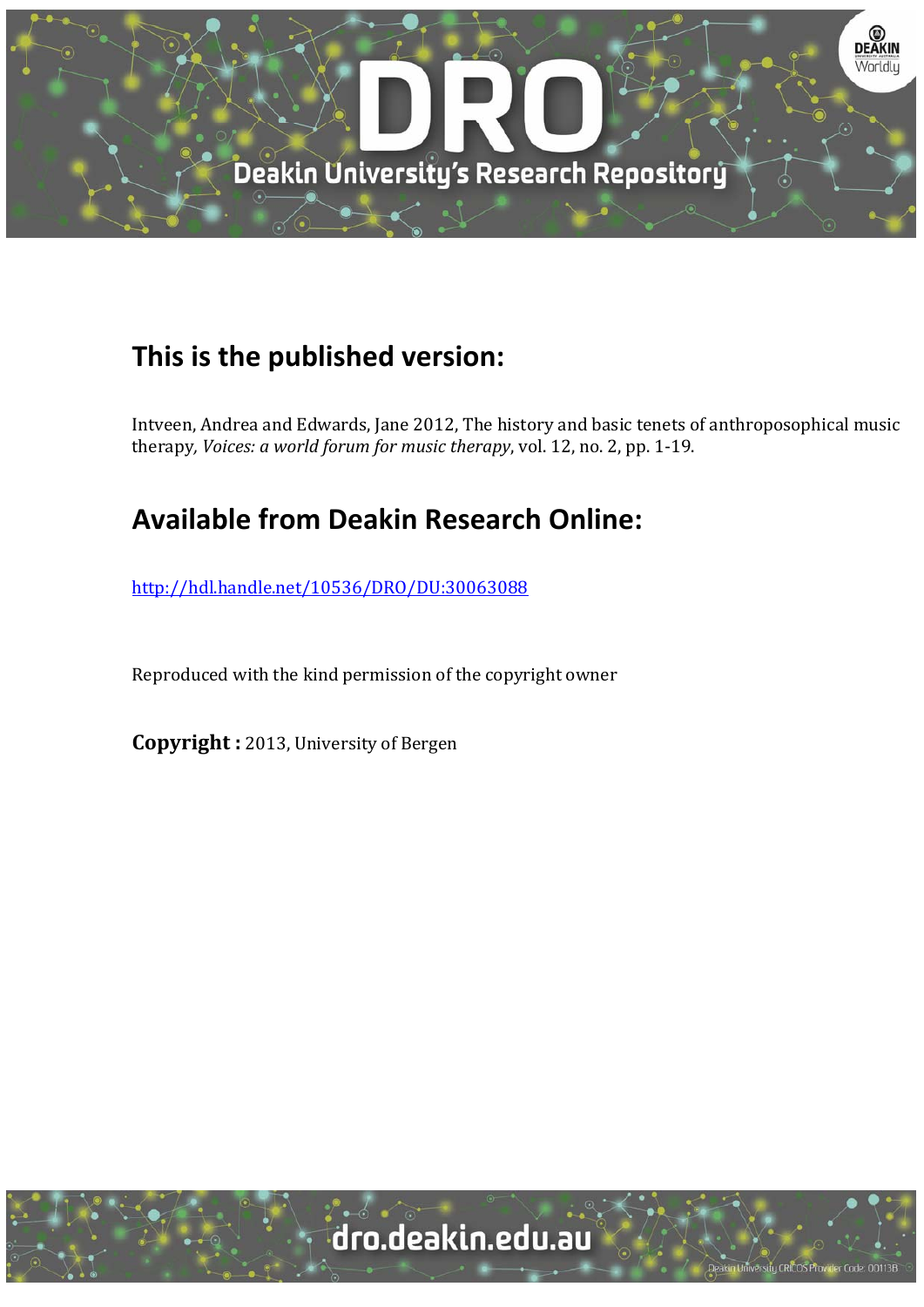

*Andrea Intveen* Berlin University of the Arts, Germany Germany

Dr. Andrea Intveen is a music therapist certified with DMtG and a graduate of the MA in Music Therapy at the University of Limerick. She holds a PhD at the Irish World Academy of Music and Dance, University of Limerick, Ireland. Her thesis was supervised by Prof. Dr. Jane Edwards. Andrea Intveen is currently scientific assistant in the MA in Music Therapy at the Berlin University of the Arts, Berlin, Germany.

*Jane Edwards* Music & Health Research Group, University of Limerick Ireland

Professor Jane Edwards is the Director of the Music & Health Research Group at the University of Limerick. She is the President of the International Association for Music  $\&$ Medicine. She was formerly the Guest Professor for Music Therapy at the Berlin University of the Arts, where she still teaches regularly.

# [Home](https://normt.uib.no/index.php/voices/index) > Vol 12, No  $2(2012)$  > [Intveen](https://normt.uib.no/index.php/voices/article/view/646/548)

[Original Voices: Essay]

# **The History and Basic Tenets of Anthroposophical Music Therapy**

By Andrea Intveen & Jane Edwards

# **Abstract**

The approach known as Anthroposophical Music Therapy (AnMt) was developed throughout the 20th century. In this paper we provide an historical and descriptive overview of the foundations, techniques and methods of AnMt for readers who are not familiar with this model of music therapy training and practice. We trace AnMt's origins from the systematic application of music in *curative education* in Germany, Austria and Switzerland through to its use in many countries of the world, with training programmes available in German and English speaking countries currently. We examined literature sources in German and English to glean information about the main foundations of this model. Course materials available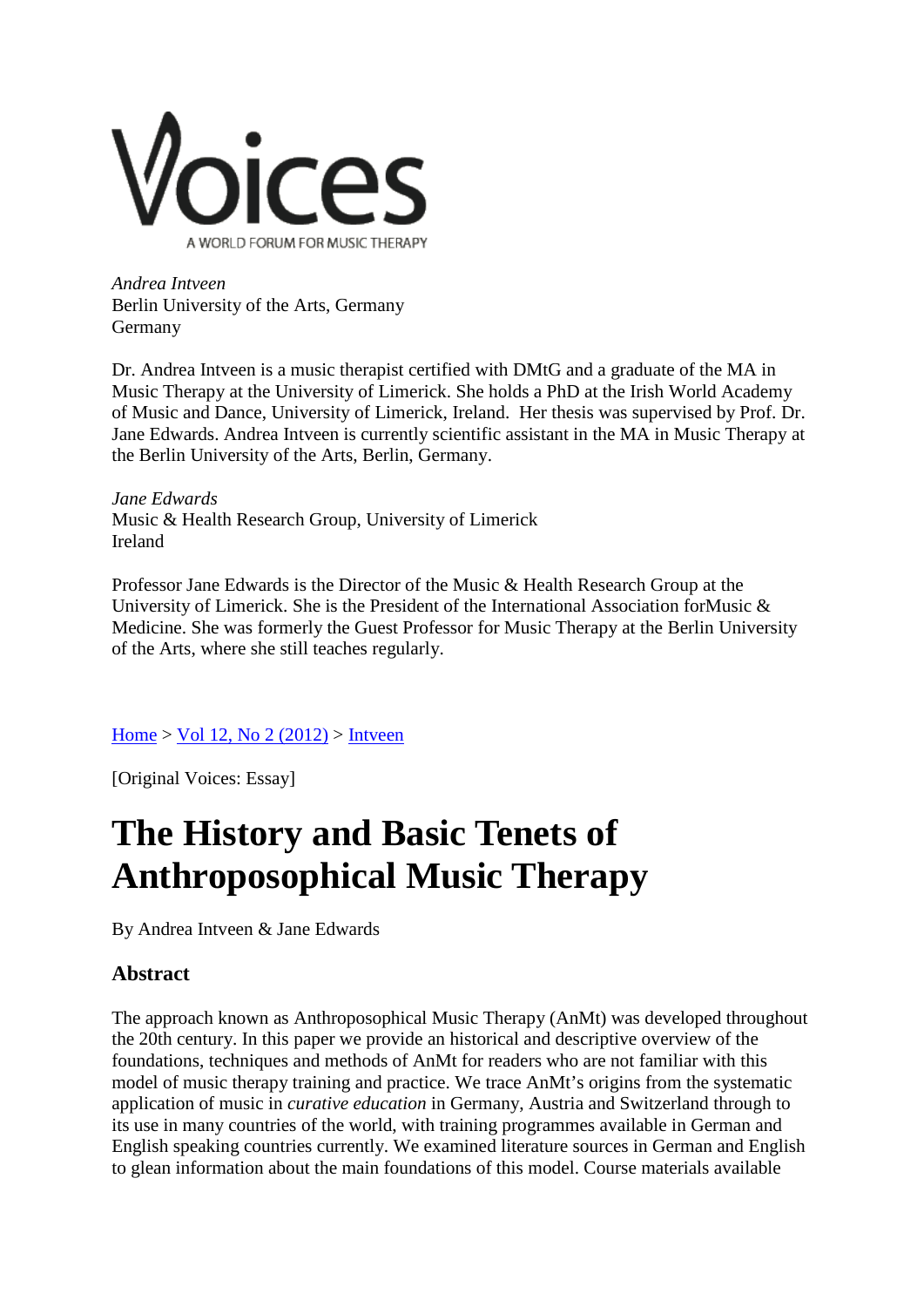from one programme of study were consulted to provide information about how this model is taught. This information was closely reviewed in order to be able to synthesise and present information about a. AnMt's development and current scope of practice, b. the contents of AnMt training, c. the therapeutic process in AnMt, and d. the use of music in AnMt. It is recommended that further efforts be undertaken from the leaders in AnMt, as well as the current professional associations in countries where it is practised, to consider the potential for its inclusion in the list of recognised trainings and models, if such a step would be considered useful for AnMt practitioners.

**Keywords**: anthroposophical music therapy, planetary scales, anthroposophical music therapy training, mercury bath, Tao

#### **Introduction and Purpose of the Paper**

This paper aims to provide an introduction and overview of the music therapy approach practiced in AnM[t\[1\].](https://normt.uib.no/index.php/voices/article/view/646/548%23note1) The paper provides information about the history and development of AnMt and seeks to bring together a description of the main tenets guiding and underpinning this practice. Many aspects of the model are founded in esoteric philosophy and so cannot be easily fitted to many of the more contemporary therapy practices with their emphasis on scientific rational thought. At the same time, AnMt shares with some other areas of therapeutic approaches to music such as the Bonny Method of Guided Imagery and Music or Creative Music Therapy a concern about spiritual experiences (Aldridge, 2007; Bonny, 2002), as well as the realisation that the transfer of unconscious material into the conscious may have a healing effect on the individual (Florschütz, 2007). Similarly, AnMt shares the assumption of the existence of musical universals with some other music therapy approaches (Ruland, 1990, 1992; Timmermann, 2004; Tucek, 2004; Trondalen, 2010), although the conclusions drawn from this assumption may vary from approach to approach. The recognition of many contemporary music therapy approaches and traditions is achieved through professional associations, and in many cases, subsequently through state recognition. This may be a future attainable goal for AnMt. However, it is not known to the authors whether AnMt practitioners actually strive to be state recognised. For example in Germany, anthroposophical art therapies, including AnMt, have their own professional bodies and organisations, which have their own specific guidelines as to music therapy practice and ethics, such as BVAKT (Berufsverband für anthroposophische Kunsttherapie), which is based in Freiburg, Germany, (BVAKT, 2010). Some German AnMt practitioners are also members of the DMtG (Deutsche Musiktherapeutische Gesellschaft) the professional organisation for all music therapists in Germany.

Training in AnMt is currently available in the US, Germany and Switzerland. However, while the approach is included as a model of music therapy practice in the German music therapy literature (Decker-Voigt & Weymann, 2009; Kasseler Thesen zur Musiktherapie, 2008) this is not necessarily the case in other countries. In some countries, anthroposophically trained music practitioners are not allowed to use the title "music therapist" (see Intveen, 2010b) because AnMt training is not approved for state registration in those countries. It is not clear whether this is because AnMt organisations have applied for recognition which has not been successful, or whether they have not applied.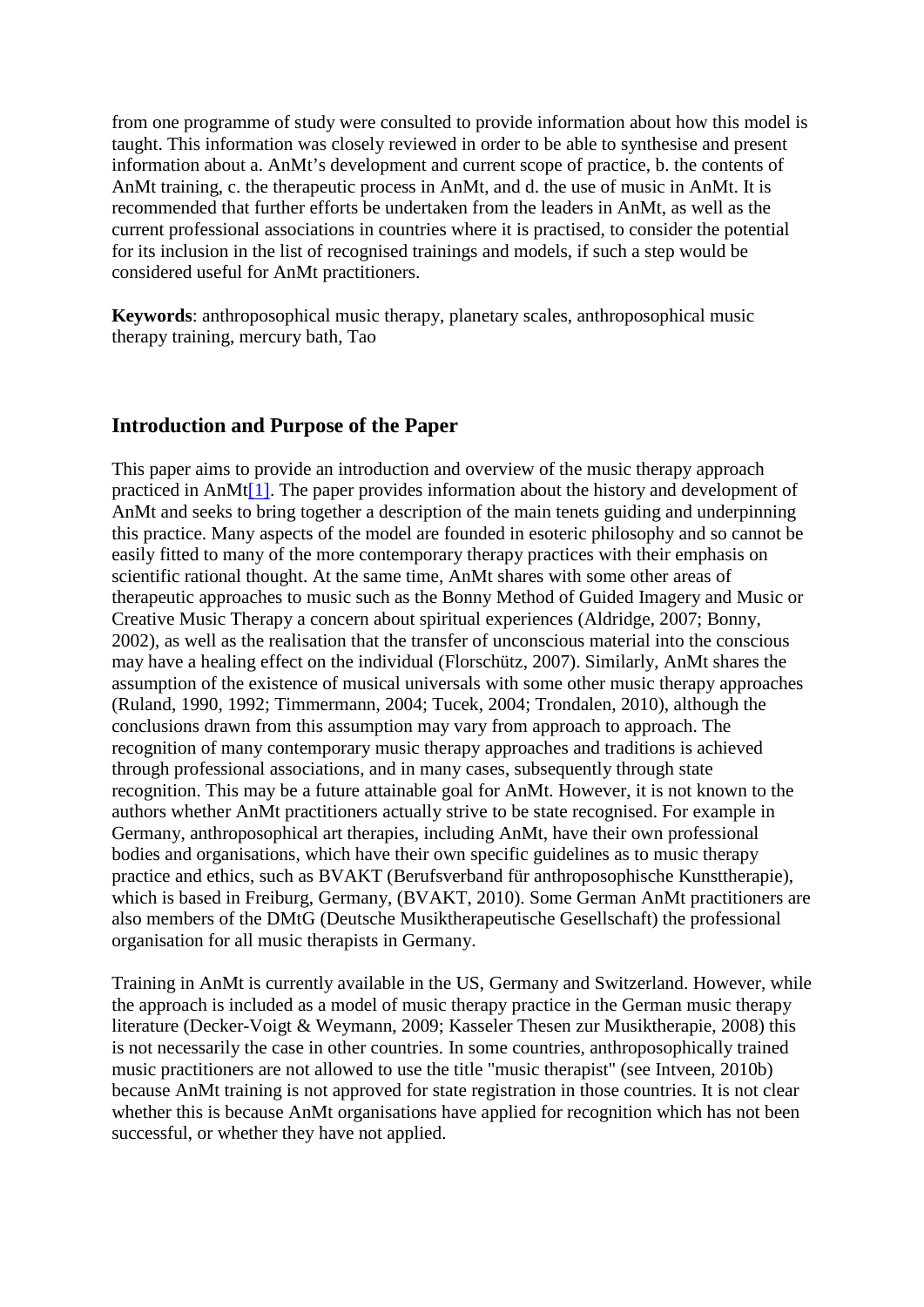There are recent estimations that anthroposophical art therapy is provided by approximately 2,000 therapists in 28 countries worldwide (Hamre et al., 2007). However, it would be difficult from the sources collected for this review to determine accurate numbers of AnMt practitioners internationally. Nonetheless, we do find support for the proposition that AnMt is a well developed model that is little understood by the wider community of music therapists. In this paper we offer an opportunity to come a little closer to an understanding of the foundational principles in AnMt. We believe it is important that an openness to other traditions is modelled by music therapists from our training backgrounds. We also hope that by knowing of our interest AnMt practitioners will begin to take further opportunity for dialogue.

#### **The Stance of the Researchers**

The authors, Andrea and Jane, are both qualified music therapists who have a sincere interest in exploring how AnMt might be better integrated into the range of approaches that are traditionally considered to be included within music therapy. Neither of us has trained in AnMt, and the research for this paper was undertaken primarily out of curiosity about an approach that has received little attention in the current music therapy journals published in English. Andrea lived in anthroposophical communities in Ireland for six years and encountered AnMt in action in this setting. She has completed a PhD thesis on AnMt, supervised by Jane, and two papers from the PhD research including interviews with key practitioners have previously been published in international peer reviewed journals (Intveen, 2007, 2010b). Much of the AnMt literature is published in German. Andrea is a native German speaker and undertook translations of substantial amounts of text into English for the thesis which was written in English.

On the basis of the research undertaken for this review, we find support for the opinion that Anthroposophical Music Therapy (AnMt) is a highly developed music therapy approach with a distinctive rationale, and operating within clear guidelines for diagnosis, treatment and evaluation (Pütz, 2008). As the title of the model indicates, it is primarily based on anthroposophy, an esoteric and philosophical approach developed by the Austrian philosopher Rudolf Steiner (1861-1925). Steiner's life, and some of the history of the development of anthroposophy is intriguing and worthy of further research. Interested readers are directed to the available literature on these subjects (Childs, 1995; Steiner, 1910, 2002), and also to the useful critical review by two music therapists regarding the influence of Goethe's philosophy on Steiner's work (Ansdell & Pavlicevic, 2010).

We find ourselves disappointed that AnMt is not better known, and is sometimes considered outside the realm of regular practices in music therapy. Rudolf Steiner and Ita Wegman (the doctor with whom he founded anthroposophical medicine) claimed that they did not reject the basic tenets of medicine, but sought to extend it with the approach of anthroposophical medicine, for example by additionally considering the *spiritual* as important in therapy and treatment (Steiner & Wegman, 1925). Similarly to other anthroposophical arts therapies, AnMt is closely connected to anthroposophical medicine (AM) (see Hamre et al., 2004)

# **Anthroposophical Music Therapy: Background and Historical Context**

*Curative education* is an interdisciplinary anthroposophical approach which was developed to address the needs of children with intellectual disabilities (König, 1966). It is based on Steiner's view of the human being and on his ideas about human development. Some of these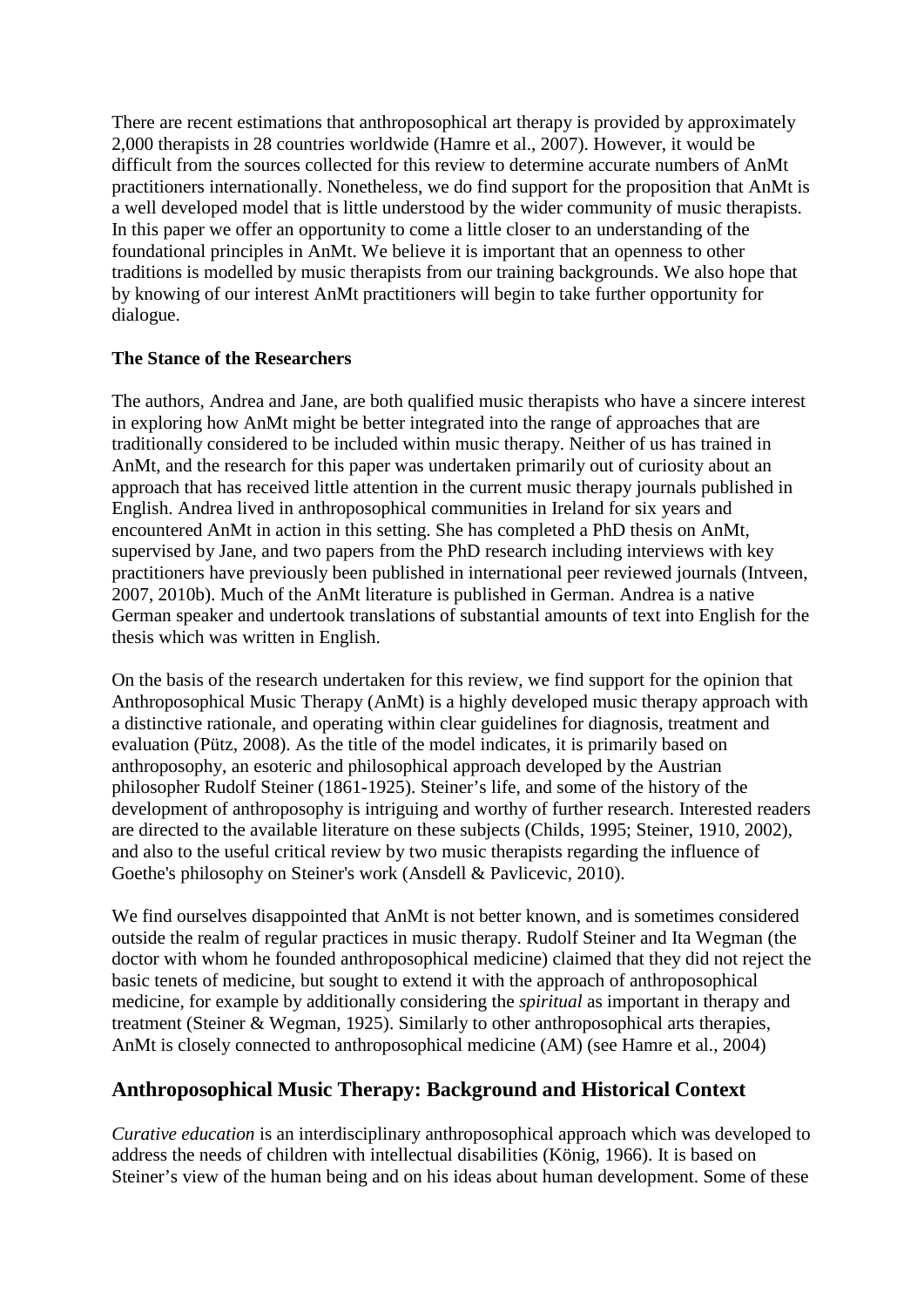ideas propose that development progresses in seven year periods (Lievegoed, 2005; Steiner, 1998). Therapeutic and educational interventions are partly based on Steiner's models of the threefold and the fourfold human being (Gäch, 2004; Steiner, 1998, 2004).

The use of music in curative education is considered the foundation of contemporary AnMt (Beilharz, 2004). It evolved from "atmospheric" and educational use of music in daily life in anthroposophical homes for children with special needs and gradually developed into the systematic use of music to achieve therapeutic goals (Beilharz, 2004; König, 1989). This development took place over many years with AnMt eventually becoming a specialised discipline independent from anthroposophical music education and from everyday use of music (Beilharz, 2004; König, 1989). AnMt's connections with eurythm[y\[2\]](https://normt.uib.no/index.php/voices/article/view/646/548%23note2) therapy, which has also been used in curative education, also form a part of the founding approach (Beilharz, 2004).

The first records of the systematic therapeutic application of music in curative education can be found in the late 1920s (Beilharz, 2004) at *Sonnenhof* in Arlesheim, Switzerland. This is an anthroposophical community that includes a residential home and a school for children, adolescents, and adults with special needs. Through the 1930s and 1940s music was an integral part of daily life at Sonnenhof.

AnMt was originally developed in anthroposophical communities where curative education was practised with people who have special needs, such as Camphill communities (see [http://www.camphill.org/\)](http://www.camphill.org/). Music is still considered a central part of activities of daily life in these communities, for example in morning and evening circles, at school, for waking up children in the morning and settling them for the night, or at festivals and Sunday services (Beilharz, 2004). This use of music has been described as providing the community with a musical atmosphere [musikalisches Grundklima] (Beilharz, 2004, p.86). The musicians working in these communities have been described as charismatic personalities who were practising musicians, teachers and therapists simultaneously (Beilharz, 2004).

During the 1950s the use of music as a more differentiated therapeutic intervention began to develop. Karl König, a doctor and curative educator, developed music therapy treatments for children with specific conditions and published these ideas (Beilharz, 2004; König, 1966, 1989). Hans-Heinrich Engel and Hermann Pfrogner were two other important contributors to the development and application of AnMt (Beilharz, 2004). Both investigated intervals, for example, in a cosmological context (Engel, 1999; Pfrogner, 1978, 1981, 1986). Engel (1999) also proposed the discovery of a link between musical elements, planets and organs of the human organism.

The anthroposophical approach has sometimes seemed quite mysterious to our Western 21st century sensibilities in conducting this review. However, this historical information shows that the two approaches of curative education, and eurhythmy therapy converged to act as both the primary drivers for, and the main influences on, the development of AnMt through the 20th century. There are a number of trainings worldwide and a large body of practising professionals. It is therefore our contention that the wider music therapy community is in need of education about the basis of the AnMt approach in order to be able to acknowledge our colleagues trained in this model, and potentially collaborate in future.

#### **The Development of AnMt Training**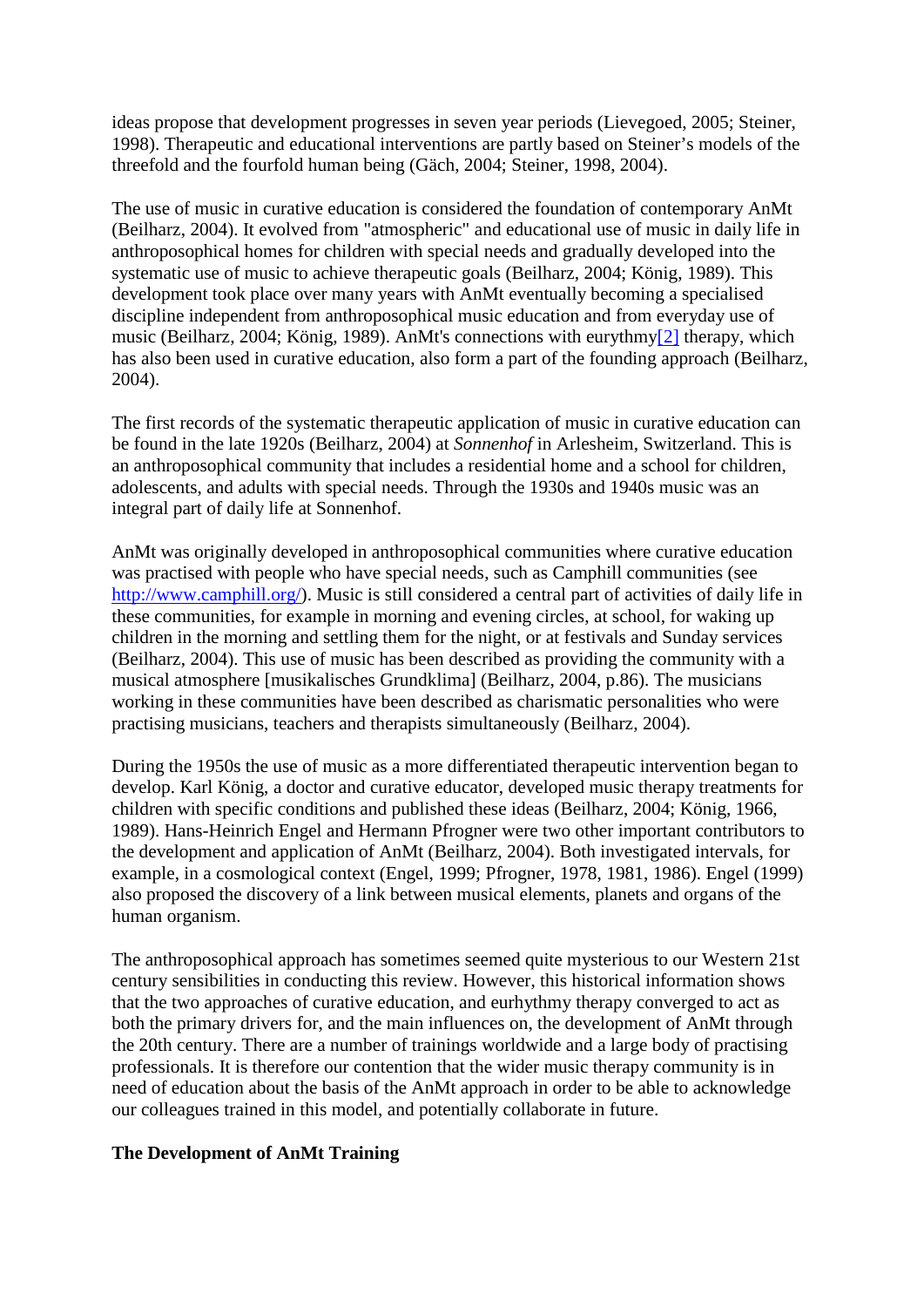The development of AnMt training has been central to the progression of the AnMt model (Beilharz, 2004). AnMt training courses elaborating the foundations, methods and techniques of AnMt, developed from the 1960s. With the emergence of anthroposophical music therapy programmes the number of skilled and specialised therapists has increased. This part of the paper provides information about some of the key people who developed the AnMt training, and the sites where trainings were, and in some cases are still, available.

From 1974 to 1981 a course was provided at the Christophorus home founded by a group that included Veronika Bay. Christoph-Andreas Lindenberg is the founder of the Dorion School of Music Therapy in Pennsylvania, USA which was established in 2001 (Willig, 2005). Lindenberg is also attributed with contributing important training supports in music therapy within the Camphill movement (Beilharz, 2004).

Johanna Spalinger co-founded the music therapy training at the Orpheus School of Music Therapy near Bern in Switzerland (Beilharz, 2004) together with Marlise Maurer and Heinrich Schneider. This programme was listed in the European Confederation of Music Therapy report on Switzerland<http://emtc-eu.com/country-reports/switzerland/>

The anthroposophical music therapy training course in Berlin at *Musiktherapeutische Arbeitsstätte* was founded by Maria Schüppel in 1963. She remained the director there until 1993 (Beilharz, 2004), and died in July 2011. Schüppel was known as a composer and pianist and combined this musical knowledge and experience with the anthroposophical view of the human being and anthroposophical medicine (Bissegger, 2001).

The emergence of anthroposophical music therapy training is considered to have contributed to the development of applications of AnMt beyond the boundaries of curative education (Beilharz, 2004). These developments include, for example, areas such as paediatrics, internal medicine, psychiatry, palliative medicine (Felber, Reinhold & Stückert, 2003), intensive care (Reinhold, 1993), oncology, psychosomatics, neonatology, gynaecology (Pütz, 2008) and other areas of medical specialisation.

#### **Contents of an Anthroposophical Music Therapy Training**

The published AnMt literature and the course documentation from a contemporary training programme are used here to explore aspects of the scope and trends in AnMt. The AnMt training course at Musiktherapeutische Arbeitsstätte in Berlin provided materials for this section of the paper (Musiktherapeutische Arbeitsstätte, 2010). Aspects of this course are compared with those of a contemporary psychodynamic music therapy training course, the MA in Music Therapy at the Berlin University of the Arts [UdK Berlin] (Bauer, Schumacher & Intveen, 2012).

The duration of anthroposophical music therapy training is around four years, including one year of internship. Musiktherapeutische Arbeitsstätte in Berlin offers a course of training based on anthroposophical ideas that lasts for 8.5 semesters. The training aims to be a comprehensive interdisciplinary theoretical and practical course. The goal is to enable graduates to practice AnMt in all medical, educational and social fields of application. The curriculum is orientated towards the guidelines for health care professions in Germany. The course is divided into three phases with the first phase consisting of a two-year-period of broader basic education. The second phase lasts 14 months and encompasses practical music therapy education. The students are on placement during two six-week-blocks, in special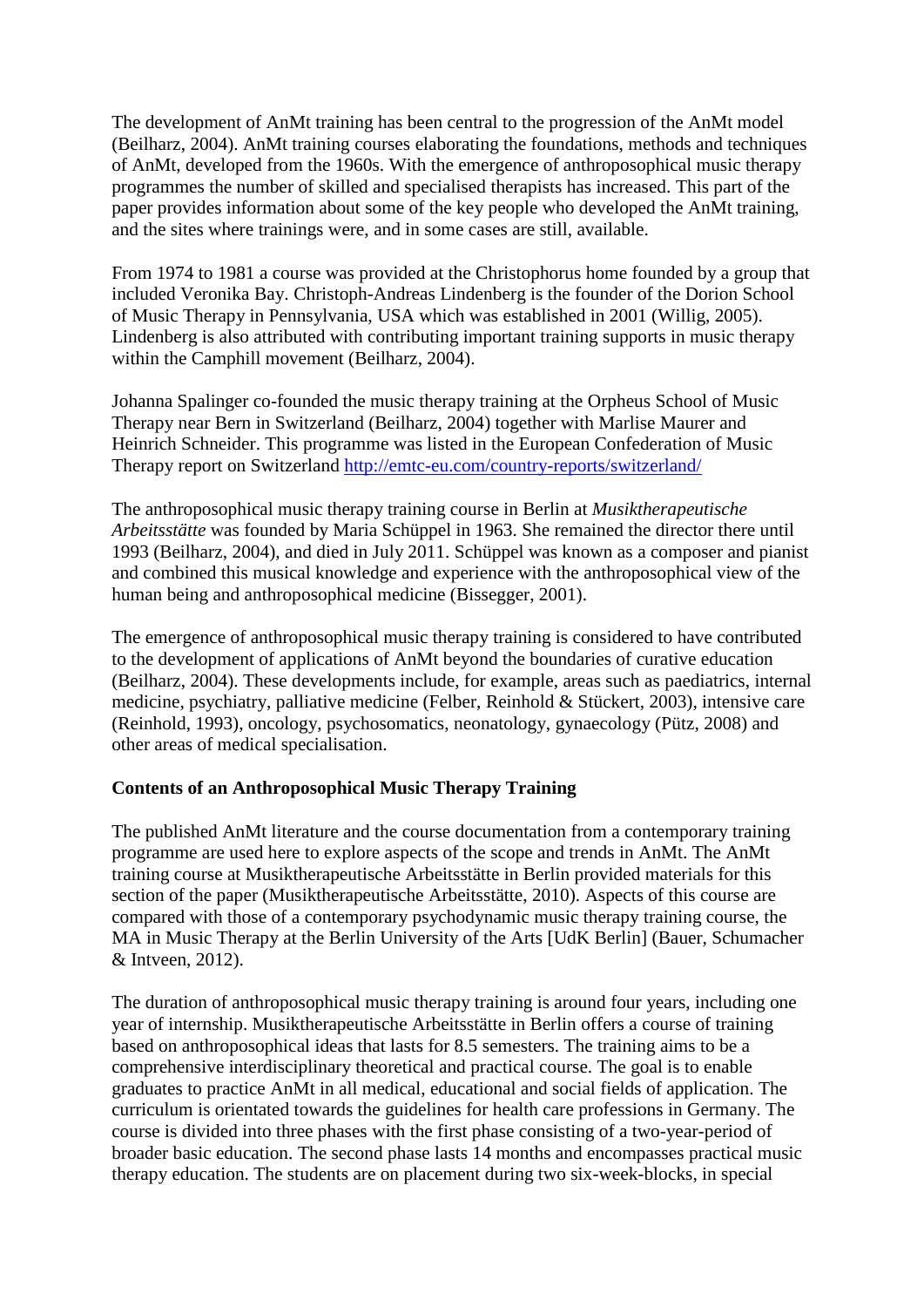education or clinical fields. Phase three is a mentored internship with supervision, during which extensive documentation is undertaken (Musiktherapeutische Arbeitsstätte, 2010).

The theoretical subjects in the course include professional ethics, professional law, assessment and diagnostics, case conceptualisation, treatment settings and devising a treatment plan, as well as documentation and evaluation. Verbal techniques are part of the curriculum, as well as medical subjects, including embryology, anatomy, physiology, pathology, psychiatry and gerontology. Furthermore, subjects such as pharmaceutics, development of the human being, pedagogy and comparative music therapy are included. A number of psychological and psychotherapeutic subjects are also taught, such as psychology, developmental psychology and psychotherapy. A further part of the curriculum is research methods and epistemology.

The practical subjects include application of therapy instruments, experience of artistic elements and processes, peer supervision, as well as experiential and biographical work. There is an individual training plan which includes individual lessons in singing, lyre, and in playing a bowed stringed instrument, but also some music theory subjects, such as harmony and counterpoint. A first aid course is part of the AnMt training at Musiktherapeutische Arbeitsstätte in Berlin. Graduates of the course qualify with a certificate in accordance with the guidelines of the Association for Anthroposophical Arts Therapies in Germany (AAArTiG) and the medical section of the independent academy for humanities at the Goetheanum in Dornach/Switzerland [Freie Hochschule für Geisteswissenschaft am Goetheanum, Dornach/Schweiz, Medizinische Sektion].

While there is a focus on anthroposophical concepts at Musiktherapeutische Arbeitsstätte, these are only a very small part of the teaching in the course at UdK Berlin (Bauer et al., 2012; Musiktherapeutische Arbeitsttäte, 2010). There are overlaps between the courses in many other subjects, such as professional law and ethics, assessment and diagnostics, case conceptualisation, treatment settings and plans, documentation and evaluation. Medical subjects, including psychopathology, are also taught in the course at UdK Berlin, and verbal techniques training, developmental psychology and psychotherapy knowledge are included. Similarly, the subjects comparative music therapy and research methods and epistemology are taught in both courses (Bauer et al., 2012 ; Musiktherapeutische Arbeitsstätte, 2010). In the MA in Music Therapy at UdK Berlin the research module is quite important, although the work load is lesser than some other modules. For example, it is awarded 5 ECTS credits, whereas medical basics I and II have 18 credit points together. However, the research module supports and prepares the students for the *Masters Thesis* which is 17 credits (Bauer et al., 2012).

Harmony and counterpoint are not explicitly included in the MA at UdK Berlin, and neither are individual instrumental lessons. On the other hand, the MA in Music Therapy at UdK Berlin offers group seminars in music skills, such as piano improvisation, percussion, guitar and vocal improvisation. There is also a focus on self-reflexive skills, including experiential group improvisations and supervision (Bauer et al., 2012). The module *Music Therapy Expert Knowledge* at UdK Berlin includes a number of topics, such as resistance, the therapist's stance, the *Resonator Function* or concepts from Morphological Music Therapy (Bauer et al., 2012).

Clinical placements with extensive documentation are part of both training courses (Bauer et al., 2012 ; Musiktherapeutische Arbeitsstätte, 2010). Another important module in the UdK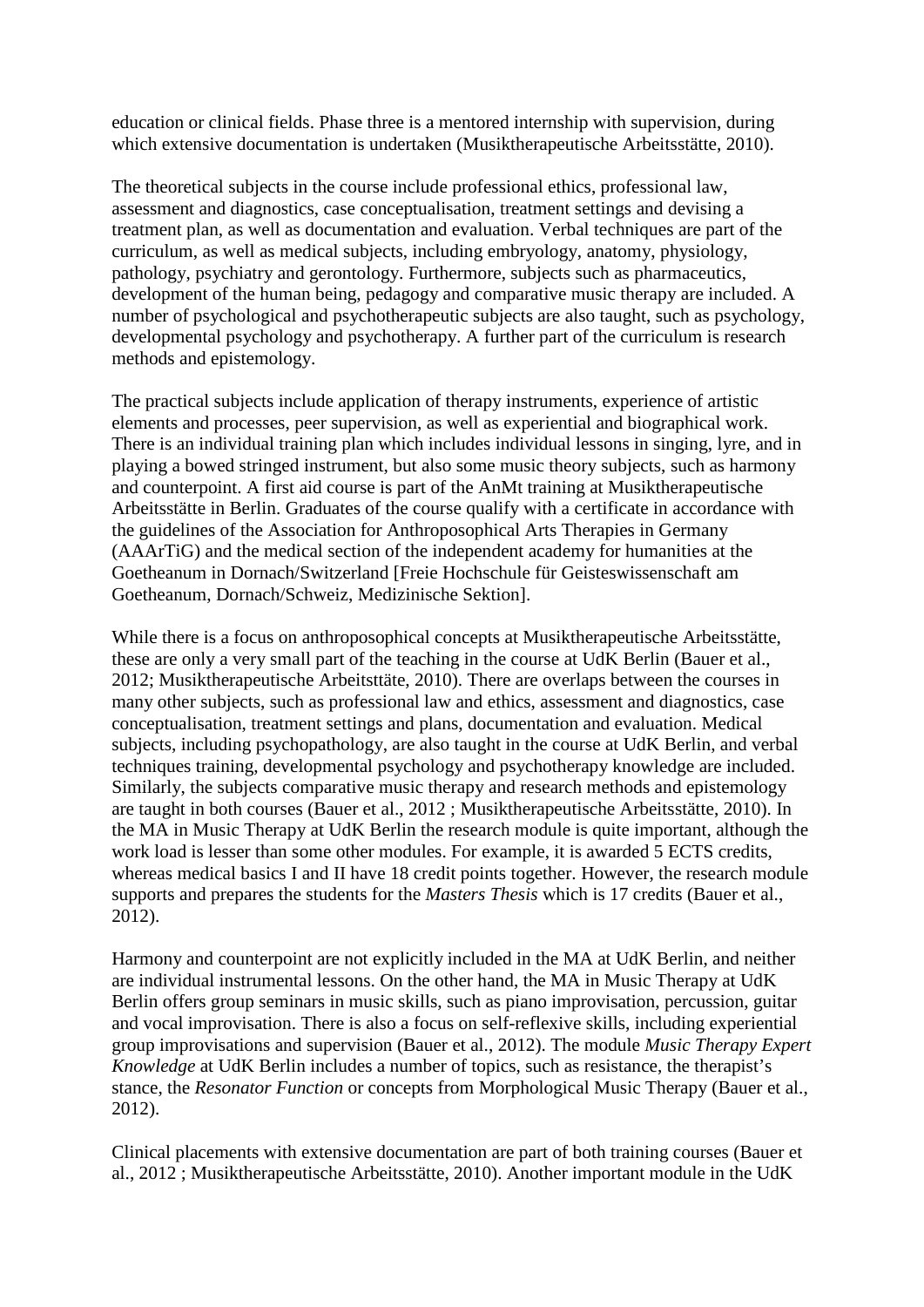course is music therapy praxeology, which includes, for example, psychodynamic concepts in group music therapy work or video analysis (Bauer et al., 2012). At UdK Berlin psychoanalytic and psychodynamic concepts are taught, which is not the case at Musiktherapeutische Arbeitsstätte (Bauer et al., 2012; Musiktherapeutische Arbeitsstätte, 2010). In both courses students have to write a final project or thesis. At UdK Berlin this is a Master's thesis, which serves as proof of students' ability to think in scientific or researchbased terms and to apply scholarly skills (Bauer et al., 2012).

In summary it can be demonstrated that both the anthroposophical and the psychodynamic course at postgraduate university level compared here share some similarities. At UdK Berlin there is a strong focus on music therapy theory, medical basics, experiential and self-reflexive work, but also on the music skills modules and on the preparation of a Masters research thesis. Some of the subjects taught at Musiktherapeutische Arbeitsstätte, such as diagnostics, treatment plans, case conceptualisation, documentation and evaluation, refer to anthroposophical methods, ideas and standards (Musiktherapeutische Arbeitsstätte, 2010).

Reflexive skills and experiential work were underrepresented in AnMt in the past but are increasingly becoming more important (Intveen, 2011). This is reflected in the fact that supervision and peer supervision are part of the curricula in AnMt (Musiktherapeutische Arbeitstätte, 2010; Orpheus-Schule für Musiktherapie, n. d.). However, it should be mentioned that self-reflexive and experiential skills in an AnMt context are often influenced by specific anthroposophical concepts and are not necessarily comparable with those from the psychodynamic tradition (Intveen, 2011).

The authors are aware that a private anthroposophical music therapy training course and a Masters at third level can not necessarily be compared in terms of quality. This is not our intention. Our aim is rather to find overlaps and differences in the course contents in order to show that anthroposophical music therapy training does not only adhere to anthroposophical standards but shares contents with contemporary music therapy training. Perhaps where we see some differences are in the research training. The past 30-40 years have brought substantive changes in the way therapeutic practices are investigated. There is perhaps more observable content in the UdK Berlin programme with regards to research training, for example, learning the principles of evidence-based medicine, and the differences and similarities between positivist and interpretivist traditions; as well as the preparation of a Masters thesis on a research question, rather than only preparing patient reports.

#### **The Therapeutic Process**

In this section of the paper, the therapeutic process in AnMt is investigated, including indications as well as diagnostic and treatment aspects. According to Damen (2004) the outward therapeutic process in AnMt consists of the following elements: Music therapy diagnosis, phrasing of the direction the treatment may take, devising a treatment plan, evaluation and a music therapy report. However, there is also an inner process in AnMt, which consists of aspects such as the therapeutic relationship, rational and intuitive courses of action, diagnosis and creating a musical treatment (Damen, 2004).

# **Referral, diagnosis and development of therapeutic goals**

# **Referral**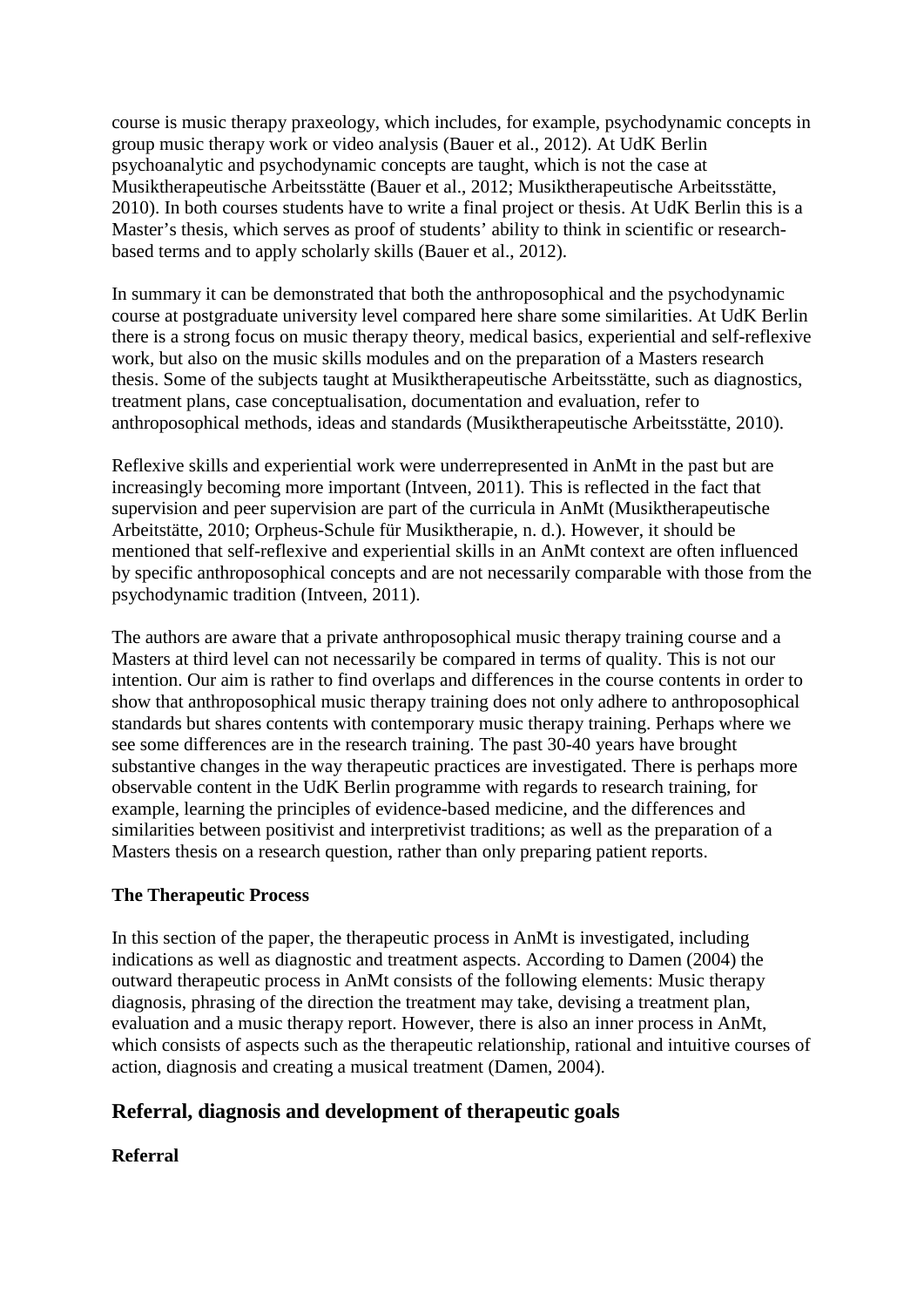In anthroposophical facilities, such as clinics, schools and homes, music therapy is often included in the overall treatment plan or concept worked out by a doctor, in collaboration with a therapeutic team (Reinhold, 1996). In outpatient treatment, the doctor advises the patient to avail of music therapy, and if possible, the doctor refers patients to a music therapist he or she knows (Reinhold, 1996). The treatment plan is then discussed between physician and music therapist (Reinhold, 1996). The general procedure for AnMt is to be prescribed by a doctor and the medical diagnosis is the first step in the process of devising a music therapy treatment for a patient (Pütz, 2008). This can either be a conventional or an anthroposophical medical diagnosis (Pütz, 2008). From the primary medical diagnosis the indication for AnMt is deduced (Pütz, 2008).

There may also be situations where the initiative comes from patients, who either approach their doctor about music therapy or contact a music therapist themselves (Reinhold, 1996). A referral to AnMt is not dependent on patients' previous musical experiences, but on the abilities and strengths which they should activate or develop with the help of music (Reinhold, 1996). Similarly, it is not essential whether or not a patient can express himself or herself adequately in music (Damen, 2004). From an anthroposophical point of view, music can help patients to listen to their own musical expressions and thereby gain valuable insights into how they feel and how they are. This is an integration process that can lead to therapeutically desired change (Damen, 2004).

#### **Diagnosis**

The anthroposophical models of the threefold and fourfold human being developed by Steiner (Felber, Reinhold & Stückert, 2003; Gäch, 2004; Steiner, 2004) are used to include a person's symptoms or problems into a bigger context (Damen, 2004). According to Steiner's model of the threefold human being, the human body consists of an upper (head and central nervous system), middle (circulation and respiratory system) and lower (limbs and metabolism) system. These three systems are linked to certain *soul activities* and also to musical elements. Put simplistically it can be described that from an anthroposophical viewpoint, the upper human being is linked to thinking and to the musical element of melody, the middle human being is associated with feeling and with harmony in music, and the lower human being is connected to willing and to the musical element of rhythm (Felber et al., 2003; Gäch, 2004; Intveen, 2007; Reinhold, 1996; Steiner, 1970, 2004). The model of the fourfold human being implies the existence of four different bodies in the human being: the physical-, ether- and astral body and the ego (Felber et al., 2003; Gäch, 2004; Steiner, 2004). In this thought model, the ether body is responsible for maintaining the human vegetative functions, the astral body is connected to emotions and the ego to aspects of a responsible, independent and creative personality (Damen, 2004).

After the medical diagnosis has been completed the first step before entering into the phase of the musical diagnosis is clarification about 1. how other therapies are applied, 2. the way clinical symptoms present, 3. biographical characteristics, 4. the client's previous experiences with music, and 5. information about the client's healthy resources (Pütz, 2008). Interdisciplinary diagnosis is considered important in the early stages of the diagnostic process AnMt (Damen, 2004). Representatives of different health professions come together to discuss their perceptions and ideas about a patient from the angles of their respective areas of expertise. This conferencing is intended to contribute to a complete and rich picture of the patient's state, and can help music therapists to find inspiration for their own therapeutic work with this patient (Damen, 2004).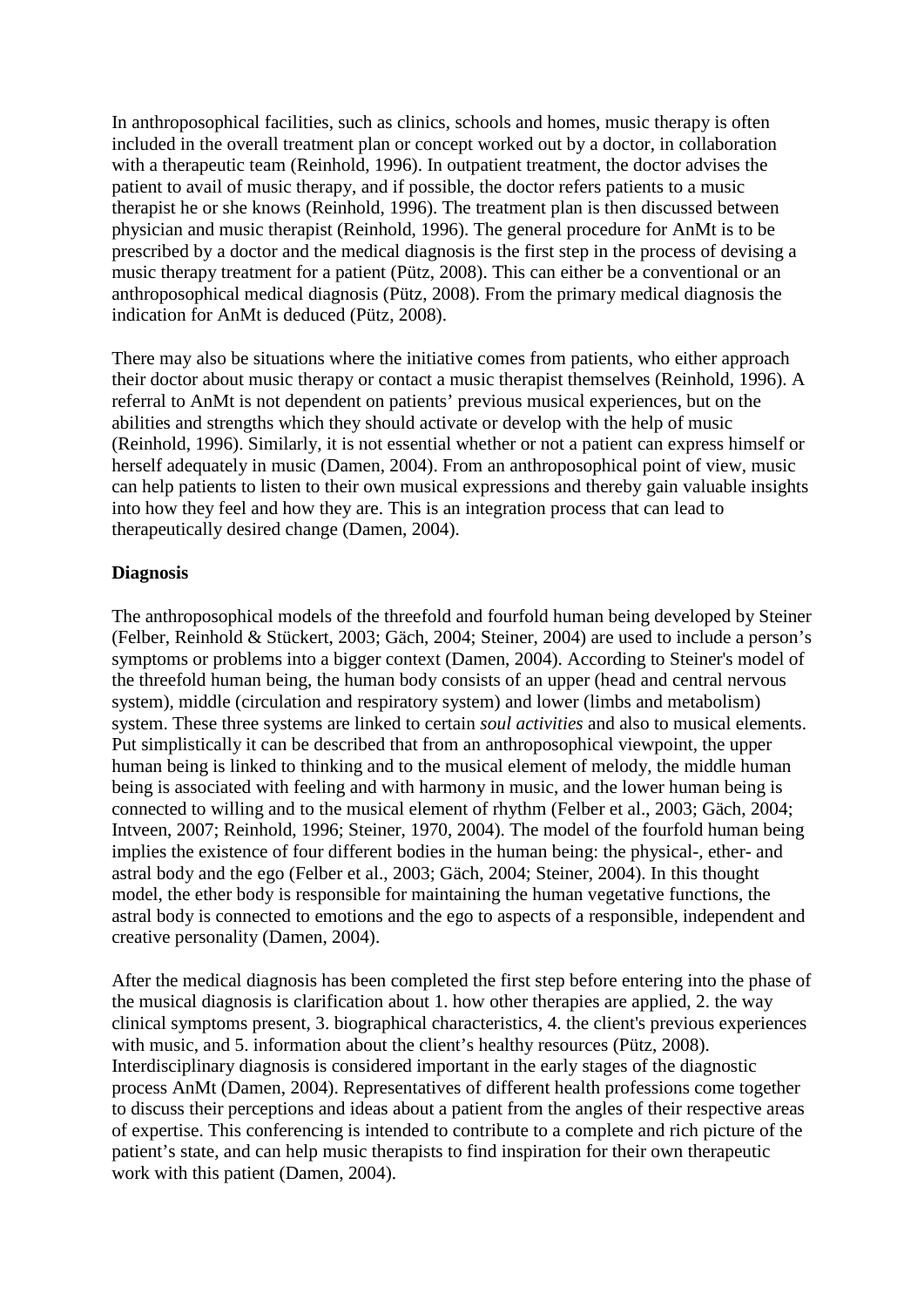Another important point is the therapist's first impression of the client on a pre-therapy level (Pütz, 2008). A next step consists of what Pütz called the phenomenological perception of the client through the therapist. This includes paying attention to the patient's physical appearance, the presence of the patient's personality, how emotional aspects and vitality find expression, but also how the four members of the fourfold human being are currently revealed, as well as aspects connected with the patient's constitution and temperament (Pütz, 2008). These observations are intended to create an impression of the way the four members of the fourfold human being interact in a particular client (Damen, 2004). This again gives the music therapist an idea of which musical elements might help the client (Damen, 2004).

Continuous or process-oriented assessment is intended to be part of the therapeutic process in AnMt (Pütz, 2008). It serves as a quality control of the treatment and can give music therapists information on the degree to which therapeutic goals have been met and whether and in which way a client's musical behaviour may have changed (Pütz, 2008).

In the process of musical diagnosis the therapist observes whether and how the patient listens, how he or she plays or sings, including musical parameters such as tempo, dynamics or expression (Damen, 2004; Pütz, 2008). The instruments preferred by clients and their relationship to musical elements such as melody, harmony and rhythm, are important aspects to be observed (Damen, 2004; Pütz, 2008). Other important parameters include musical memory, musical receptiveness, comprehension of consonance and dissonance, preference of high or low pitch, major or minor keys and how the client values the musical process (Pütz, 2008). Some extra-musical parameters are part of the initial diagnosis, such as the client's experiences in the musical process, aspects of the client-therapist relationship and the depth and frequency of breathing during the musical activities (Pütz, 2008).

It is the music therapist's task to draw the essence from this whole diagnostic process (Pütz, 2008). All of these observations allow conclusions in terms of the patient's present state in connection with the models of the threefold and fourfold human being (Damen, 2004). The patient's musical expressions are interpreted in the context of these models (Damen, 2004). Due to the assumed analogy between music and the human organism in AnMt, a person's inner state of being and inner processes are considered to be mirrored in the way he or she plays or listens to music (Damen, 2004). There is also mention of a meditative practice Steiner had recommended as a way to find the appropriate AnMt treatment for a client. That is, the therapist imagines the patient at night before going to sleep (Damen, 2004). During the night some form of processing may occur, especially if this is done a few days in succession, which may lead to finding a solution for the direction of the therapeutic treatment (Damen, 2004).

#### **Development of Therapeutic Goals and Objectives**

Therapeutic goals in AnMt are developed using the initial diagnosis and the musical diagnosis as a starting point (Pütz, 2008). The therapeutic aims and objectives are attuned individually to each client and encompass medium-term goals and long-term objectives which depend on how the client presents clinically and what his or her symptoms are, as well as the client's resources and deficits (Pütz, 2008). Usually, there is an agreement on the objectives with the referring doctor (Pütz, 2008). An important therapeutic objective mentioned in the AAArTiG guidelines for anthroposophical arts therapies is the transfer of the client's ability for self regulation from the music therapy situation into everyday life (Pütz, 2008). There are a number of possible therapeutic goals in AnMt and some of them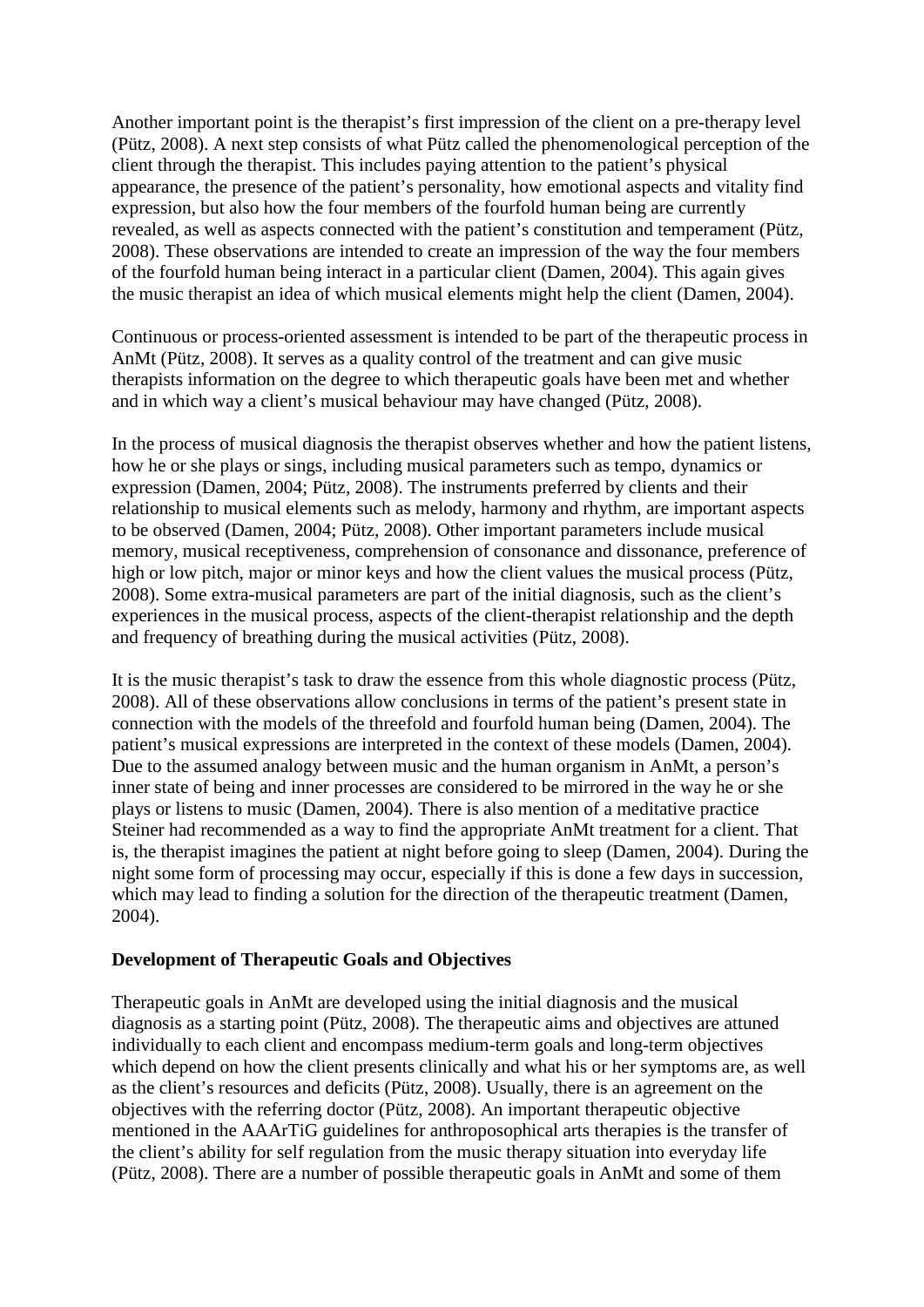don't necessarily differ from therapeutic goals in other music therapy approaches. However, there may be profound differences in the way these goals are endeavoured to be achieved. In the AAArTiG guidelines for anthroposophical art therapies, a mobilisation of resources on a holistic level is mentioned as a therapeutic goal, as well as a positive self-image, increase in self-esteem, ego strength, behavioural changes and increased self-regulation (Pütz, 2008). Especially the latter five therapeutic goals might as well be listed by representatives of psychotherapeutically oriented music therapy approaches. Ultimately, AnMt aims to support clients' self-regulation on a spiritual, emotional, vital and physical level (Pütz, 2008).

# **Musical Specifics of AnMt**

Some elements of AnMt are indigenous to the model, having been specifically developed within the tradition. These rudiments include the use of special musical elements, tonalities and instruments. This section describes some of the unique tonal sequences used in AnMt. This is not intended to be comprehensive but instead to provide an impression of the distinctive characteristics of AnMt. The instruments are omitted here, since the first author of this paper has published a detailed account of anthroposophical instruments used in AnMt at an earlier stage (Intveen, 2007).

#### **Use of Tonalities and Musical Sequences**

In AnMt, scales and tonalities are used which also find application in the wider community of music therapy approaches, such as major and minor or pentatonic scales (Reinhold, 1996). However, there are also tonalities which are specific and indigenous to AnMt, for example the mirrored planetary scales (von Lange, 1968) or certain musical sequences like the Tao (Engel, 1999; Pfrogner, 1986) or the Mercury Bath (Bissegger, 2004; Intveen, 2010a, 2010b).

#### **Mirrored Planetary Scales, Mercury Bath and Tao**

#### **The Mirrored Planetary Scales**

According to Engel (1999) and von Lange (1968) in AnMt each of the tones of the diatonic scale are considered to be aligned with one out of seven planets. The connections between planets and diatonic tones as follows: C corresponds to Mars, D to Mercury, E to Jupiter, F to Venus, G to Saturn, A to the Sun, and B to the Moon. Each of these tones is regarded as the basis for a planetary scale. These scales vary in structure and quality and they have different forms depending on whether they are ascending or descending. Chromatic changes in the descending scales cause changes in accidentals (von Lange, 1968). This comes about through mirroring the intervals of the ascending scale in reverse order in the descending scales (Intveen, 2010b).

If, for example, in the ascending Mars scale, which consists of the tones of the C-Major scale and the Ionian mode, the first interval from C to D is a whole tone, the first interval in the descending scale is also a whole tone, from C down to B flat and so on. None of the ascending scales have accidentals and thus correspond to the church modes. The Mercury scale is equivalent to the Dorian mode and is the only one of the mirrored planetary scales which has the same accidentals in the ascending and the descending scale (von Lange, 1968). Due to the above-mentioned chromatic changes, some of the planetary scales are perceived as particularly interesting or engaging. Sharpened notes in the descending scales are interpreted as bringing light into the scale while flattened notes are seen to add a more darkened, inward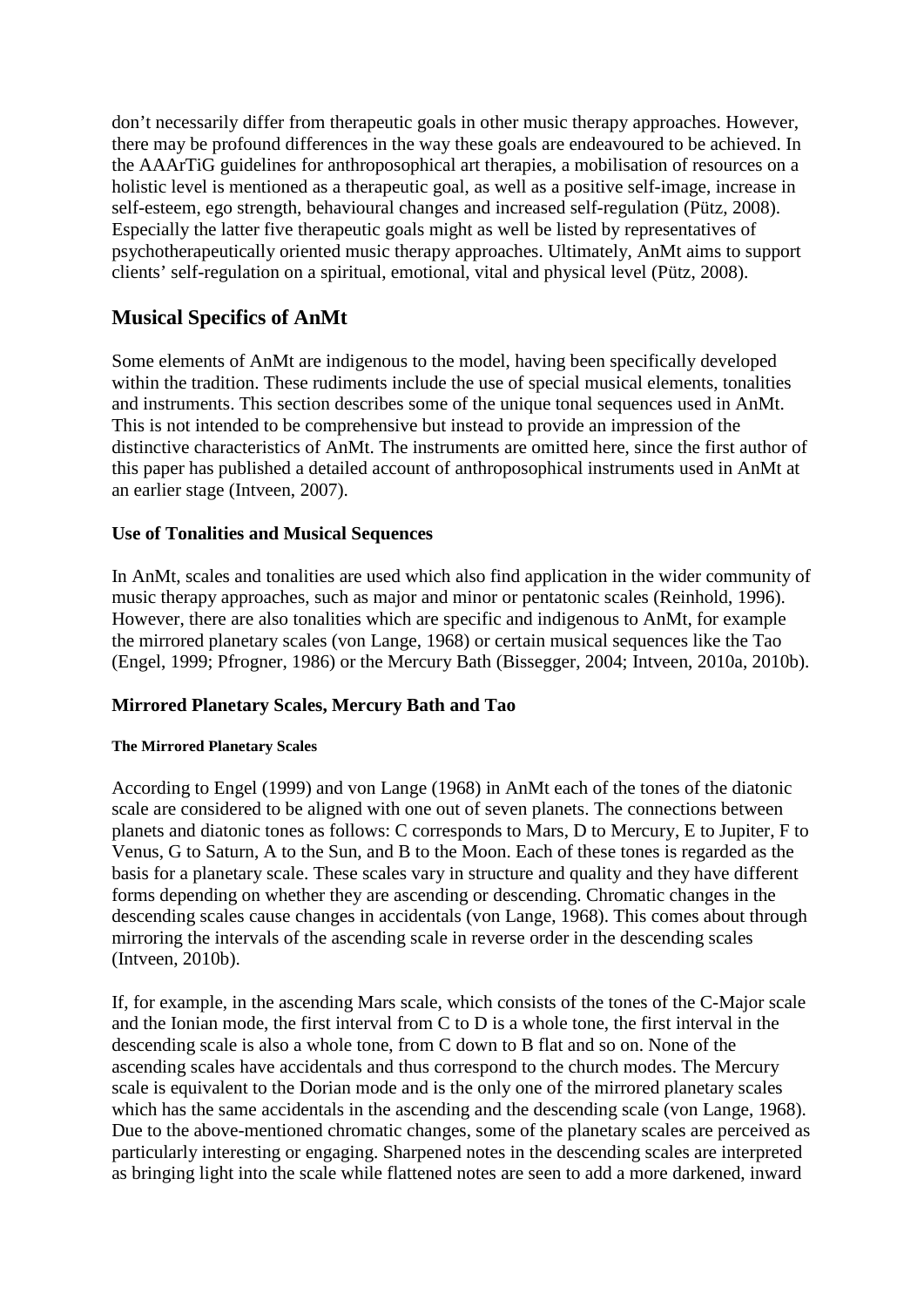quality (von Lange, 1968). These musical properties of the planetary scales are often associated with therapeutic effects. For example, von Lange stated that the Mars scale had a harmonising effect, especially on a person's breathing (von Lange, 1968).

In anthroposophical music therapy, one way of using this assumed planetary connection with music is the introduction of a tone of the day at the beginning and end of therapy sessions (von Lange, 1968). This is based on the idea that certain days of the week are linked with certain planets (von Lange, 1968). Thus, there is a tone of the day for each weekday. Von Lange (1968) pointed out that using the tone of the day, for example at the beginning and at the end of music therapy sessions, has the possibility to create a connection with the forces of the cosmos and thereby deepen the impact of music therapy interventions (von Lange, 1968).

Engel (1999) proposed a connection between the human organs, the planets and the tones of the diatonic scale, which is sometimes made use of in AnMt treatment. These connections are quite esoteric and beyond the scope of this paper. Therefore, we refer readers to the relevant anthroposophical literature, especially Engel (1999).

Today's anthroposophists and AnMt practitioners are aware of the modern view of the planetary system, which includes the Earth and Uranus, excludes Earth's Moon and consists of eight planets orbiting around the Sun. However, in anthroposophical music therapy, the seven-planet-system is used on a more symbolic and spiritual-esoteric basis. At least one anthroposophical author has mentioned that the seven-planet-system refers to the Ptolemaic view of the cosmos (Ruland, 1992), which has been disproved with the discoveries of modern science. Ruland has additionally argued that the idea of the seven-planet-system may be an expression of the limitations of human understanding at a given point in time rather than based on error. He considered that the importance of the number seven in music and the allocation of seven tones to seven planets, whether or not they constitute all of the known planets, could still be a step on the path to what he has referred to as *true understanding* (Ruland, 1992).

Many practitioners trained in some of the contemporary music therapy approaches will probably find the idea challenging that certain tones or planetary scales are supposed to have specific, universal effects on the human being. Although this idea is not new and goes back as far as Plato, Pythagoras or Boethius (Zipp, 1985), most contemporary music therapy approaches have moved away from it towards a more individualistic, expressive, symbolic or communicative use of music in which musical elements unfold their effects in the context of a therapeutic relationship (for example as described in Wigram, Pedersen & Bonde, 2002). While the therapeutic relationship is not negated in AnMt, it is considered to be a precondition for the music to take its effect on the client, rather than the main agent that promotes therapeutic change (Intveen, 2011).

#### **The Mercury Bath**

The Mercury Bath is a tonal sequence composed by Maria Schüppel (Bissegger, 2004). Bissegger emphasised the Mercury Bath's light, sparkly and invigorating quality, which is due to the 7/8-measure and the constant change between major and minor (Bissegger, 2004). The Mercury Bath is based on the Mercury scale and consists of arpeggiated ascending and descending major and minor triads, with major and minor alternating, but not in strict succession. There are few references to be found in the anthroposophical literature about the therapeutic applications of the Mercury Bath in AnMt. Maria Schüppel did not publish about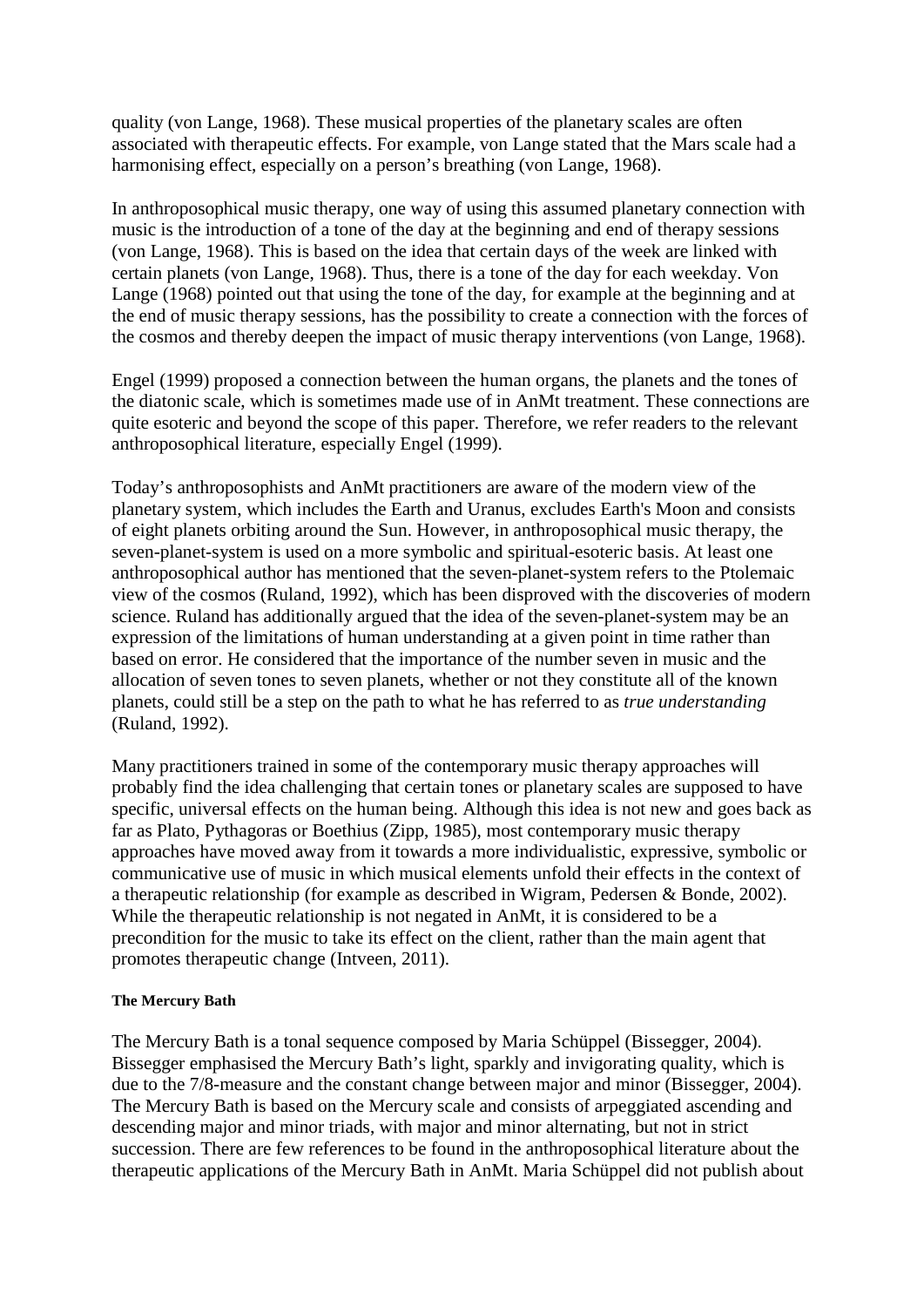this subject herself. Andrea has played the Mercury Bath with clients who are distressed, anxious, emotionally out of balance, or engaged in compulsive behaviour. She has perceived positive effects (Intveen, 2007, 2011).

#### **The Tao**

Originally, the Tao was a sequence given by Steiner as a meditation for eurythmists to help them prepare for the artistic movements connected with eurythmy (Pfrogner, 1986; Steiner, 1967, 1999). Pfrogner and Engel have given some background about the Tao (Engel, 1999; Pfrogner, 1986). This section of the paper briefly presents this background. However, readers should be aware that there is a great deal of complexity in this subject. A much larger discussion would be required to do justice to all the aspects and we don't have the anthroposophical training that is needed to lead this discussion. For example, in the anthroposophical music therapy training at Orpheus School of Music Therapy in Switzerland, students take preparatory studies for a long time before actually reading Engel's book (Engel, 1999; see also Intveen, 2011).

In AnMt the number 12 is important. The Western European tone system is based on the 12 notes of the diatonic and chromatic scales (Engel, 1999). AnMt writers note that the music of other cultures and other epochs also connects to the number 12 (Pfrogner, 1981, 1986; Ruland, 1992). In AnMt, often a connection is made to the 12 signs of the Zodiac (Engel, 1999; Ruland, 1992). Engel postulated that music emanates from the Zodiac and that this music is not audible for human ears (Engel, 1999). He suggested that the Zodiac music belongs to the *creator's sphere* [Schöpfersphäre] (Engel, 1999, p.34) and is connected to twelve *creative powers* [Schöpferkräfte]. From an anthroposophical point of view, creative life forces have emanated from these powers millions of years ago (Engel, 1999). The following tones were assigned to four of these Zodiacal forces, which are particularly prominent: Scorpio is connected to the tone B, Taurus to A, Leo to E and Aquarius to D (Engel, 1999). The sequence of the *creator's Tao* [Schöpfer Tao] (Engel, 1999, p.32) consists of these four tones B, A, E and D.

It is assumed that in the Tao sequence, the tones B and A are more closely connected, which is indicated musically in the sequence through being played almost simultaneously (Engel, 1999). E and D are further apart, have the tendency to spread out and are played in succession (Engel, 1999). Engel showed these differences musically by notating the B and A as crotchets and E and D as minims (Engel, 1999, p.37). Schüppel created a rhythmic variation of the Tao, in which the B is written as a quaver note, the A as a crotchet, the E as a dotted crotchet and the D as a minim (Engel, 1999).

Engel (1999) claimed that the Tao is an ancient Chinese sequence of tones and that it is not invented, but based on cosmic truths. Pfrogner (1986) indicated the therapeutic use of the Tao for people who are emotionally burdened [seelisch gebeugte Menschen] (Pfrogner, 1986, p.37) in order to help them experience inner emotional uprightness. Andrea has encountered the launch of a Tao lyre which is tuned to the four Tao tones. The sound created by this instrument is reminiscent of a tambura or monochord. In this context, she learned that one of the client populations the Tao or Tao lyre is considered useful for from an anthroposophical viewpoint is clients in low awareness states (Intveen, 2011).

#### **Summary and Discussion**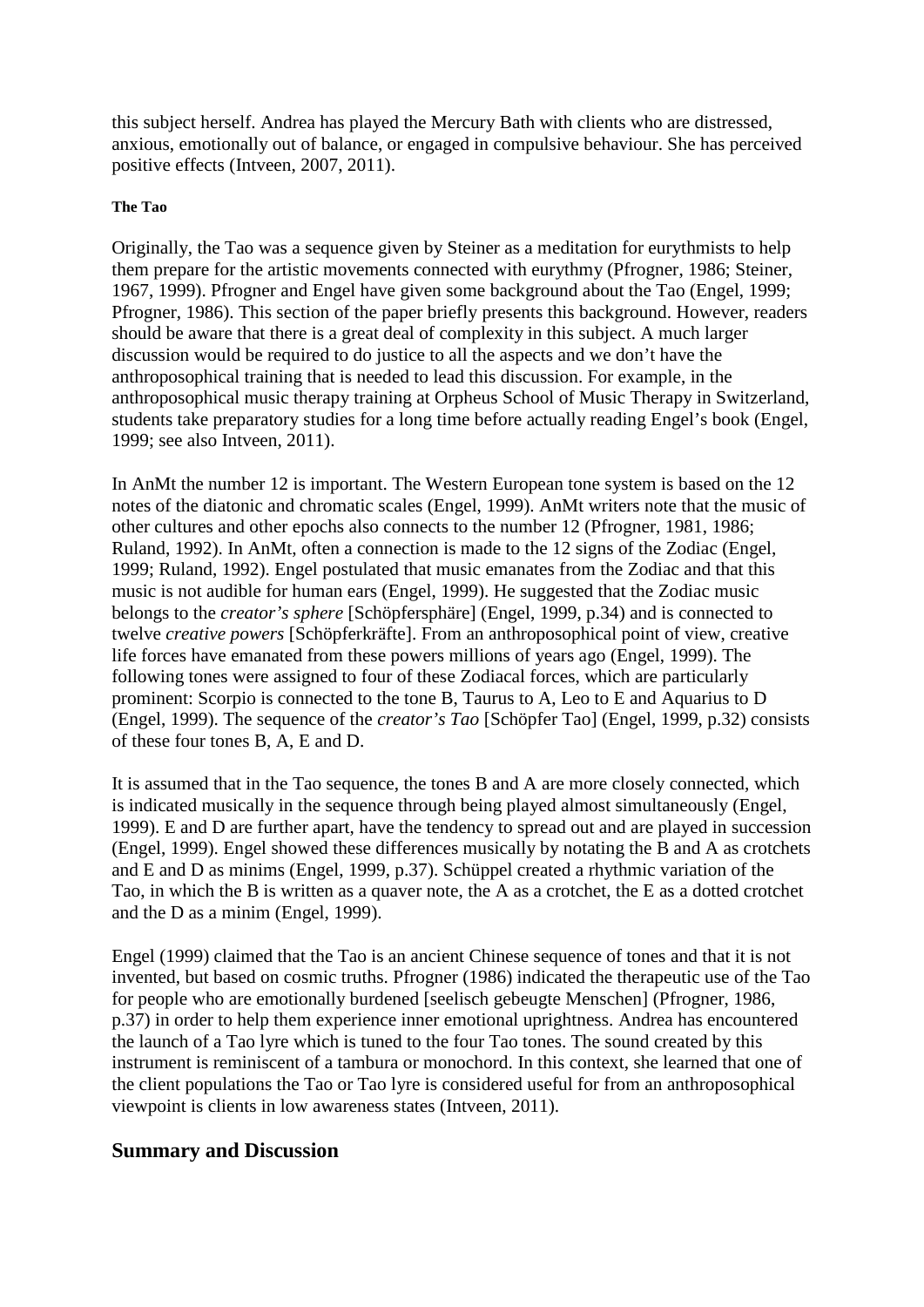Some of the basic tenets of anthroposophical music therapy (AnMt) have been presented in this paper, such as aspects connected to AnMt training, the different layers of the therapeutic process and some of the unique musical scales used in the approach. It is the intention of this paper to introduce AnMt as a distinct and valid music therapy model, which has its own procedures of diagnosis and assessment, of treatment and evaluation, and which is a wellestablished approach in some countries, especially on the European continent. We perceive a lack of inclusion and informed critique of AnMt in international music therapy publications. This might be slightly different in Germany, where AnMt was integrated into a shared statement of different music therapy approaches, called the *Kasseler Thesen* (Kasseler Thesen zur Musiktherapie, 2008). AnMt was also included in a well known German music therapy dictionary (Decker-Voigt & Weymann, 2009) in an article written by Florschütz (2009).

We suggest that when music therapy is understood as a psychotherapeutically oriented profession (Mössler, 2010) and as having effects that are assumed to be both culturally influenced and idiosyncratic (Ruud, 1998; Stige, 1998) AnMt's core principles can be challenging to incorporate and easy to dismiss. Criticisms of AnMt's limiting view of music in therapy can be found in the literature in connection with Paul Nordoff and Clive Robbins' experiences in anthroposophical homes in the 1960s (Robbins, 1998, 2005). It has been described that the relationship between anthroposophy and the approach being developed by Nordoff and Robbins at that early time "was not always a happy one" (Ansdell & Pavlicevic, 2010, p.133).

Furthermore, AnMt's esoteric roots in anthroposophy can make it difficult for many music therapists to appreciate this approach. Along with other approaches identified as "New Age", AnMt's cosmological foundations have received criticism (Summer, 1996). The authors of this paper acknowledge the difficulties of positioning AnMt, which has a very specific background and tradition, within the landscape of many contemporary clinical music therapy approaches, especially where these are founded in the tradition of Western allopathic medicine or where music therapy is viewed as a psychotherapeutic approach in which the therapeutic relationship is the main agent for therapeutic change (for example Mössler, 2010).

However, we propose that AnMt might be usefully considered a music-centred music therapy approach as it fulfils some of the criteria mentioned by Aigen (2005) in this context. For instance, in AnMt the therapeutic relationship is primarily a musical relationship and clinical goals are frequently musical ones. For example, Jacobs (1995) described that

In music therapy, it matters if the melody rises or uses large intervals, thus demanding a lot of the patient, or if it creates a relaxed working atmosphere for the patient by using small ranges and light, undemanding melodies (Jacobs, 1995, p. 258).

This was additionally confirmed through four interviews with expert AnMt practitioners during Andrea's doctoral research. Interviewees' statements implied the existence of musical goals in the therapeutic process. Similarly, they indicated that verbal interactions are sometimes limited and not necessarily aimed at processing clients' emotional experiences (Intveen, 2011).

However, there are other, chiefly esoteric, aspects of AnMt—for example the fact that its knowledge base in anthroposophy is not scientifically endorsed—which may not qualify it as a music-centred approach in music therapy, and restrict its acceptance as music therapy and rather relegate it to a music healing or esoteric approach (see Summer, 1996). Further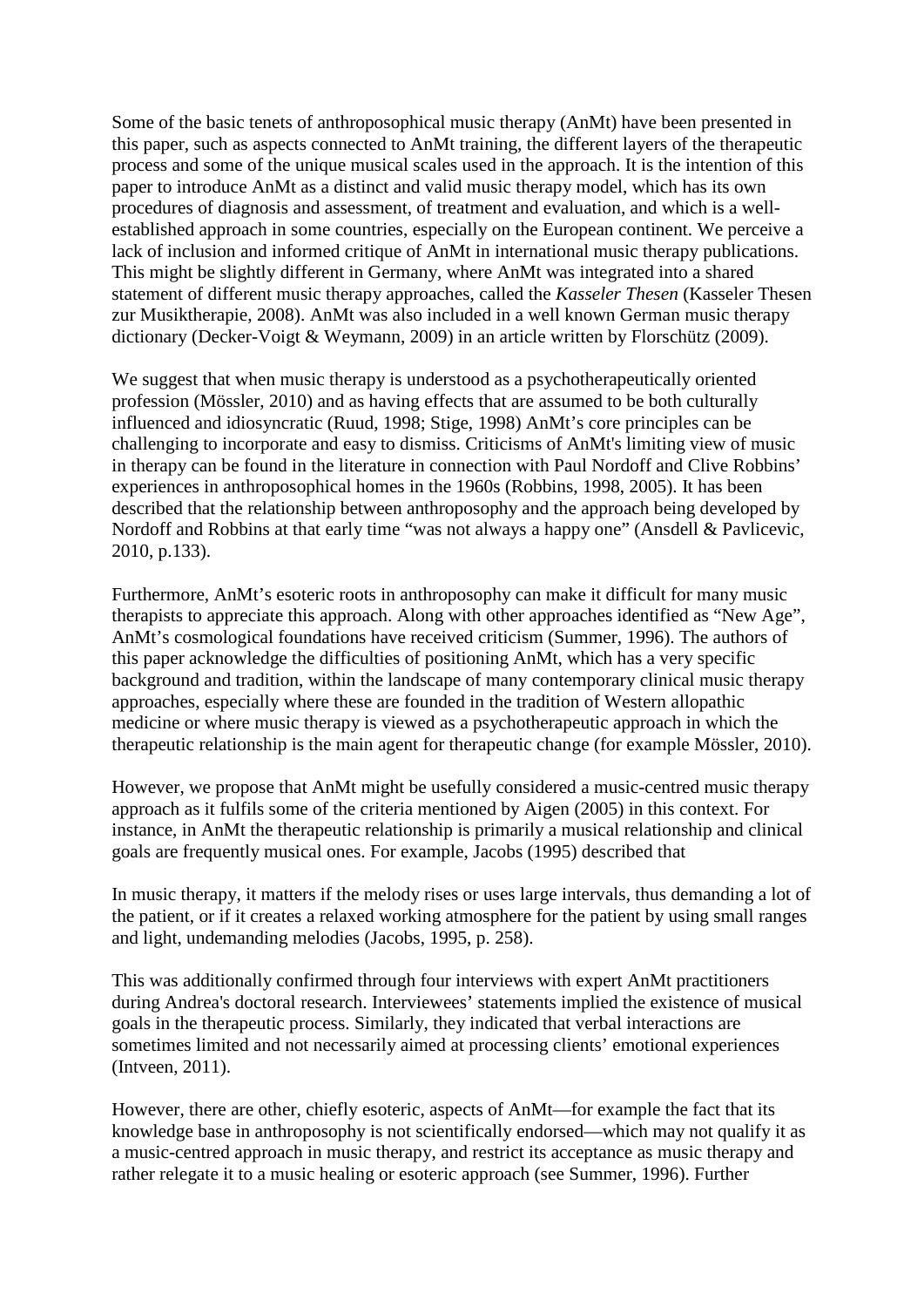discussion as to whether AnMt is able to be considered a contemporary music therapy approach or not is needed, along with the discussion of other aspects, such as the role of the therapeutic relationship in AnMt (Intveen, 2011). This could occur through agreement to joint presentations at conference between different traditions, or even a specially convened event where students of AnMt are encouraged to discuss music therapy with peers from non-AnMt course programmes.

The authors suggest that AnMt may have developed further in the last few decades, as was also the case with Nordoff-Robbins' approach, which has adopted new fields of practice and has been described as moving closer to psychotherapeutically oriented music therapy approaches in recent times (Robbins 1998, 2005; Turry, 2009). Yet traces of the N-R connection with the esoteric tradition can be easily found and elaborated (Ansdell & Pavlicevic, 2010). New developments in AnMt are apparent in our examination of the contents of an AnMt training course which offers a wide range of topics relevant to therapeutic professions in addition to the more "orthodox" anthroposophical subjects. Similarly, the importance of experiential work, of the therapeutic relationship and of psychodynamic processes in music therapy has gained more attention within AnMt circles recently (Intveen, 2011). This also shows in the fact that AnMt students receive supervision and engage in peer supervision (Musiktherapeutische Arbeitsstätte, 2010; Orpheus-Schule für Musiktherapie, n. d.).

In our opinion dismissing AnMt as a New Age approach (Summer, 1996) may be a too limiting view of this music therapy model, which looks back on a long history of practice and theoretical developments. The fact that at least in Germany, patients are referred to AnMt practitioners not only by anthroposophical doctors, but also by "main stream" GPs (Intveen, 2011), also needs to be taken into consideration. However, we also acknowledge that an evidence base investigating the mechanisms and effects of the techniques of this approach more closely is needed.

In our opinion there is a richness to some aspects of AnMt that the music therapy training we have undertaken and now offer, may sometimes lack; such as the intense concentration on small musical aspects. The care for the instruments – including how they are made, the materials of their construction, and their careful use in therapy contrasts with some of the indiscriminate choices offered to clients in our experience. We are especially intrigued by the intensive listening that is needed in becoming a music therapist in the AnMt tradition. For example Jacobs described this as follows,

Rudolf Steiner frequently suggested that we should patiently listen and practice the individual elements of music in the Goethean phenomenologic sense, so that their primary qualities gradually emerge. This applies to single tones, intervals, rhythm, melody, and harmony, to mention just a few of the many potential elements for study. Rudolf Steiner considered such phenomenologic studies essential, as is evident from his discussions on musical themes where he speaks of these basic elements over and over again, describing their qualities (Jacobs, 1995, p. 259).

Some of these listening exercises, whether conducted with an awareness of Steiner's philosophies or not, could be of benefit to all music therapists in training as well as for practising music therapists in their continuing professional development.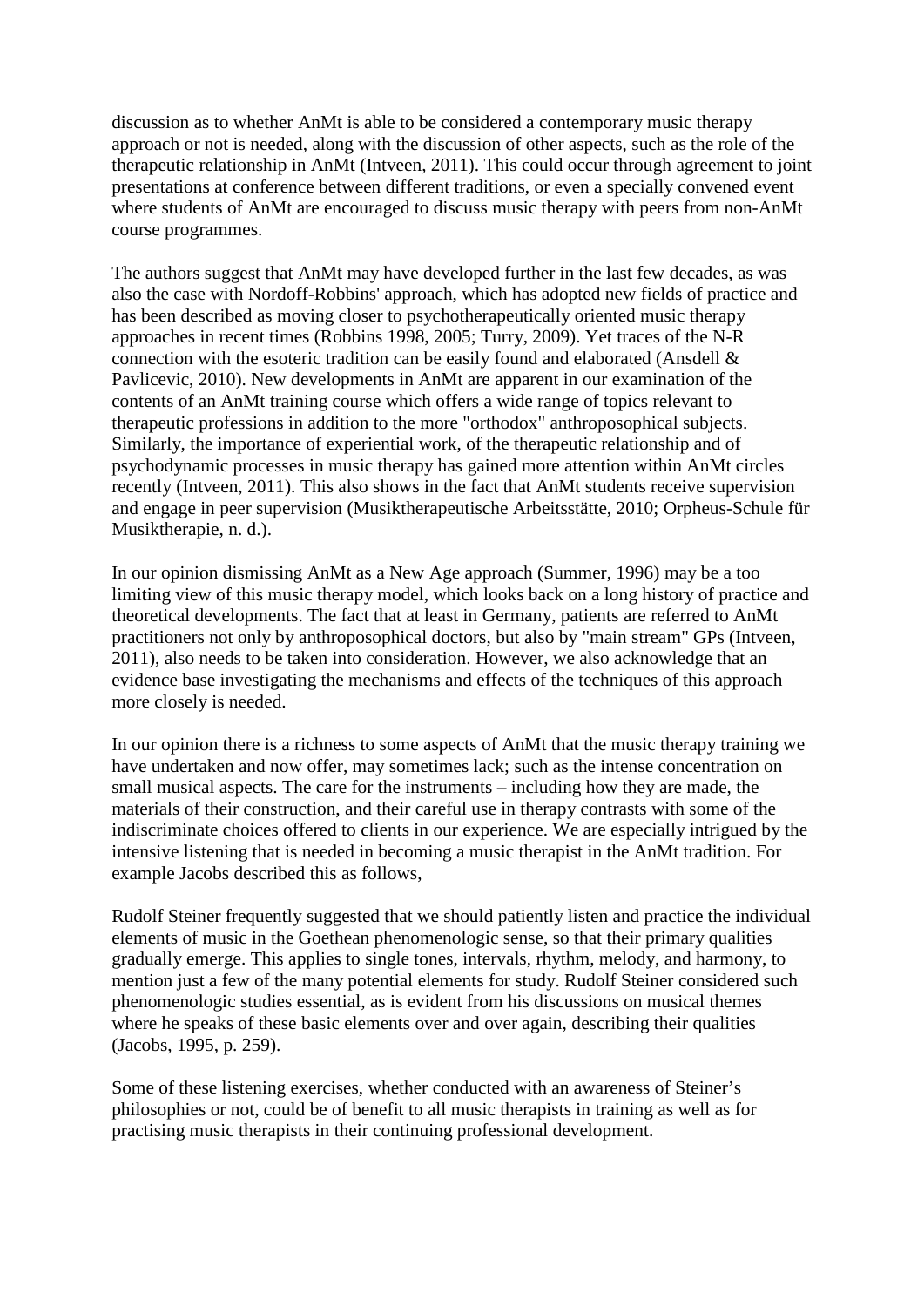It also needs to be mentioned that a greater openness towards other contemporary music therapy practices may or may not be encountered within the AnMt community. Andrea has taught the subject of "comparative music therapy" to AnMt students. Here, future AnMt practitioners learned about the basic tenets of other music therapy models, such as Analytical Music Therapy, Gestalt therapy, or psychodynamic music therapy, as well as Traditional Oriental Music Therapy. The resonance of the students to these approaches was mixed. The fact that a subject such as comparative music therapy is taught in an anthroposophical music therapy training course may indicate greater openness towards other music therapy models within AnMt. Interestingly, most of the students felt drawn to Traditional Oriental Music Therapy, but perceived it to be very "prescriptive" which we have noted is sometimes a term used to describe AnMt (Intveen, 2011).

We hope that this paper might initiate a bridge of communication between AnMt and other music therapy approaches. One of the interviewees for the first author's PhD research put it into these words: "People not working anthroposophically should keep quite an open mind to the fact that an anthroposophical approach may be a good approach, but also vice versa" (Intveen, 2011, p. 335). From the information gained in her interviews and conversations with AnMt practitioners and students, Andrea came to the conclusion that some members of the AnMt community may be interested in other music therapy models and in initiating a dialogue while others might not acknowledge much overlap with other music therapy traditions, especially those with a psychotherapeutic orientation (Intveen, 2011).

In our exploration of AnMt we found some aspects challenging but also intriguing, especially the careful consideration of each tone within a scale or a sequence. It is hoped that a better understanding of some of the essence of AnMt can have a benefit for other music therapy traditions. We hope that further opportunities for dialogue between practitioners from many of the traditions of music therapy will continue to be available, and that all sides will see the benefit of engaging in, and further developing this dialogue.

#### **Notes**

[\[1\]S](https://normt.uib.no/index.php/voices/article/view/646/548%231)ome of the information presented appeared in the PhD thesis of the first author, which was supervised by the second author. The PhD research also included interviews with key teachers and practitioners in the field of AnMt. These interviews and the findings from analysis of them appeared in this unpublished PhD thesis (Intveen, 2011).

[\[2\]E](https://normt.uib.no/index.php/voices/article/view/646/548%232)urythmy is a movement art created by Rudolf Steiner (Steiner, 1967, 1984, 1999). It exists both as a stage performance art and as a therapy, called eurythmy therapy.

#### **References**

Aigen, K. (2005). *Music-centered music therapy*. Gilsum, NH: Barcelona Publishers.

Aldridge, D. (2007). Über den Sinn hinaus - eine transzendentale Sichtweise von Musik in der Therapie. *Musiktherapeutische Umschau. Forschung und Praxis der Musiktherapie, 28*(3), 293-301.

Ansdell, G., & Pavlicevic, M. (2010). Practising 'gentle empiricism': The Nordoff - Robbins research heritage. *Music Therapy Perspectives, 28*(2), 131-139.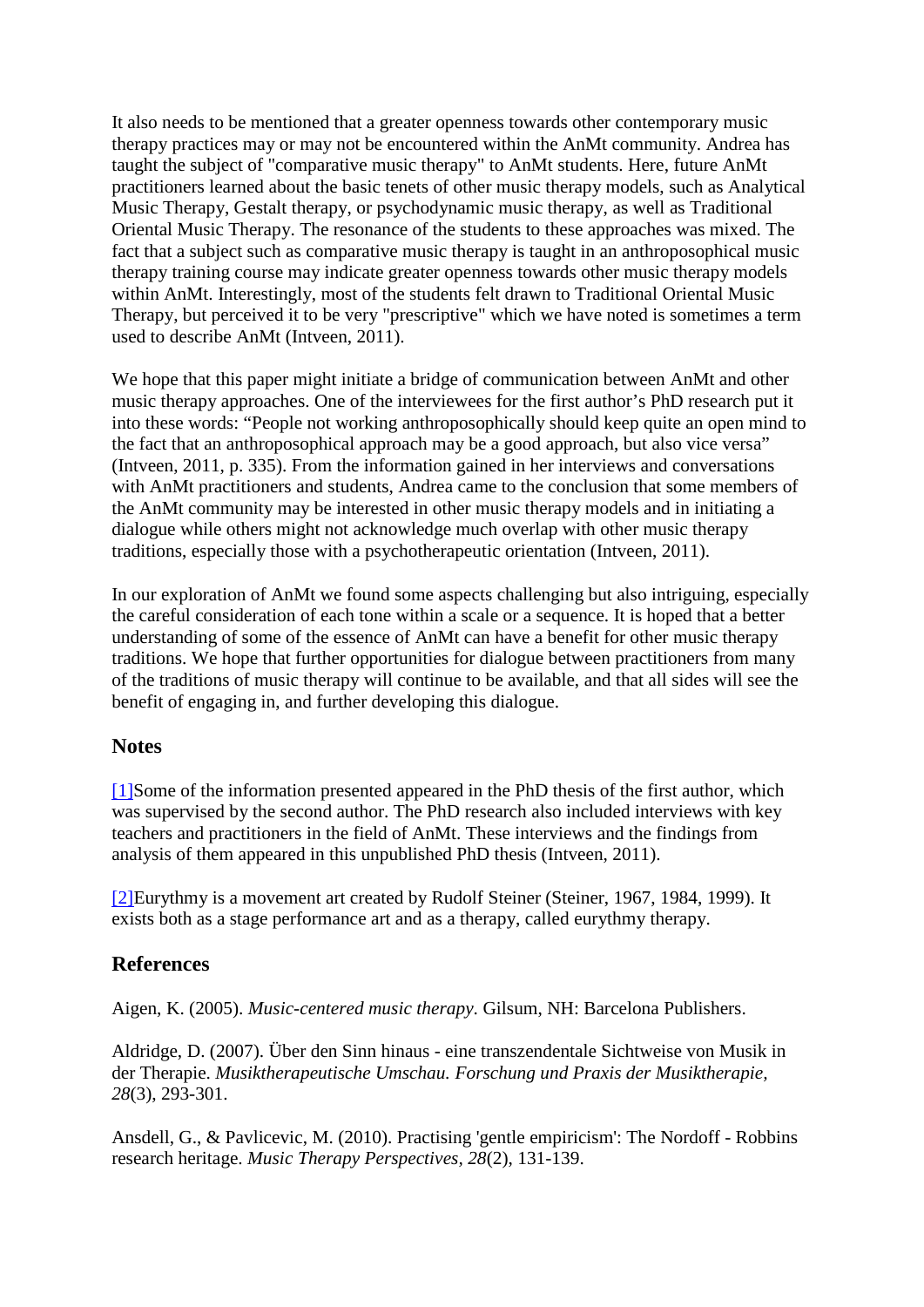Bauer, S., Schumacher, K., & Intveen, A. (2012, 23/02/2012). *Curriculum of the MA in Music Therapy*. Retrieved 08/03, 2012, from [http://www.udk](http://www.udk-berlin.de/sites/musiktherapie/content/studying_music_therapy_at_udk_berlin/curriculum/index_eng.html)[berlin.de/sites/musiktherapie/content/studying\\_music\\_therapy\\_at\\_udk\\_berlin/curriculum/inde](http://www.udk-berlin.de/sites/musiktherapie/content/studying_music_therapy_at_udk_berlin/curriculum/index_eng.html) [x\\_eng.html](http://www.udk-berlin.de/sites/musiktherapie/content/studying_music_therapy_at_udk_berlin/curriculum/index_eng.html)

Beilharz, G. (2004). Acht Jahrzehnte Musik in der anthroposophischen Heilpädagogik. Ein Blick auf Entwicklungslinien und Pioniergestalten. In G. Beilharz (Ed.), *Musik in Pädagogik und Therapie* (pp. 79-90). Stuttgart: Verlag Freies Geistesleben.

Bissegger, M. (2001). Anthroposophische Musiktherapie. In H.-H. Decker- Voigt (Ed.), *Schulen der Musiktherapie*. Munich and Basel: Ernst Reinhardt Verlag.

Bissegger, M. (2004). Die rezeptive Musiktherapie in der Anthroposophie. In I. Frohne-Hagemann (Ed.), *Rezeptive Musiktherapie. Theorie und Praxis* (pp. 341-358). Wiesbaden, Germany: Reichert Verlag.

Bonny, H. (2002). *Music consciousness: The evolution of Guided Imagery and Music*. Gilsum, NH: Barcelona Publishers.

BVAKT. (2010). *Berufsverband für Anthroposophische Kunsttherapie e.V*. Retrieved 05/06, 2012, from<http://www.anthroposophische-kunsttherapie.de/index.php/impressum>

Childs, G. (1995). *Rudolf Steiner: His life and work. An illustrated biography*. Edinburgh: Floris Books.

Damen, O. (2004). Wesenszüge anthroposophischer Musiktherapie. In G. Beilharz (Ed.), *Musik in Pädagogik und Therapie* (pp. 265-283). Stuttgart: Verlag Freies Geistesleben.

Decker-Voigt, H.-H. & Weymann, E. (Eds.) (2009): *Lexikon Musiktherapie* (2nd revised and expanded ed.). Göttingen: Hogrefe.

Engel, H.-H. (1999). *Musikalische Anthropologie*. Dornach, Switzerland: Medizinische Sektion der Freien Hochschule für Geisteswissenschaft am Goetheanum.

Felber, R., Reinhold, S., & Stückert, A. (Eds.). (2003). *Anthroposophische Kunsttherapie 3: Musiktherapie und Gesangstherapie*. Stuttgart: Urachhaus.

Florschütz, T. (2007). *Sinn & Sein. Aussagen Rudolf Steiners zum Phänomen des Unbewussten und deren Bedeutung für eine künstlerisch-psychotherapeutische Behandlungsmethodik auf anthroposophischer Grundlage - unter besonderer Berücksichtigung der Musiktherapie - Textuntersuchung, Konzeptentwurf und exemplarische Ausführungen zur psychotherapeutischen und musikpsychotherapeutischen Handhabe der imaginativen Selbstperspektivierung*. Doctoral Thesis. Hochschule für Musik und Theater Hamburg.

Florschütz, T. (2009). Anthroposophische Musiktherapie. In H.-H. Decker- Voigt & E. Weymann (Eds.), *Lexikon Musiktherapie* (2nd revised and expanded ed., pp. 33-41). Göttingen: Hogrefe.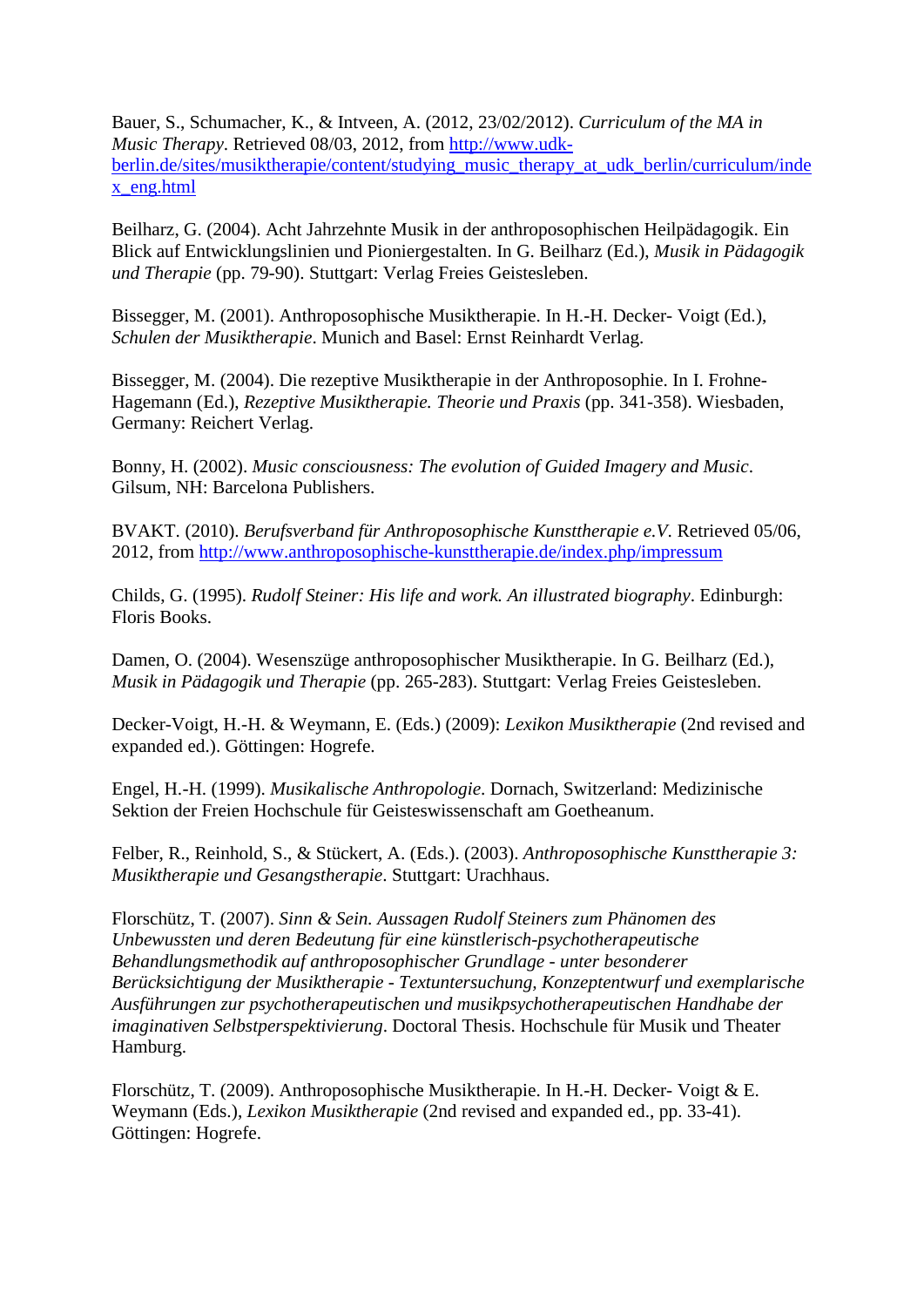Gäch, A. (2004). Das anthroposophische Menschenbild. In G. Beilharz (Ed.), *Musik in Pädadgogik und Therapie* (pp. 31-39). Stuttgart: Verlag Freies Geistesleben.

Hamre, H. J., Becker-Witt, C., Glockmann, A., Ziegler, R., Willich, S. N., & Kiene, H. (2004). Anthroposophic therapies in chronic disease: The anthroposophic medicine outcomes study (AMOS). *European Journal of Medical Research, 9*, 351-360.

Hamre, H. J., Witt, C. M., Glockmann, A., Ziegler, R., Willich, S. N., & Kiene, H. (2007). Anthroposophic art therapy in chronic disease: A four-year prospective cohort study. *EXPLORE, 3*(4), 365-371. doi: 10.1016/j.explore.2007.04.008

Intveen, A. (2007). Musical instruments in anthroposophical music therapy with reference to Rudolf Steiner's model of the threefold human being. *Voices: A World Forum for Music Therapy, 7* (3). Retrieved from<https://normt.uib.no/index.php/voices/article/view/547/408>

Intveen, A. (2010a). Music as therapy: The role of music in anthroposophical music therapy. Paper presented at the VIII European Music Therapy Congress; Evidence for Music Therapy Practice, Research & Education, Cadiz/Spain.

Intveen, A. (2010b). ["The piano is a wooden box with false teeth" -](http://dx.doi.org/10.1016/j.aip.2010.09.004) Perspectives in [anthroposophical music therapy as revealed through interviews with two expert practitioners.](http://dx.doi.org/10.1016/j.aip.2010.09.004)  *The Arts in Psychotherapy, 37*[\(5\), 370-377. doi: 10.1016/j.aip.2010.09.004](http://dx.doi.org/10.1016/j.aip.2010.09.004)

Intveen, A. (2011). *Discovering anthroposophical music therapy: An investigation of its origins and applications*. Doctoral thesis. University of Limerick.

Jacobs, R. (1995). Zur Indikationsfrage anthroposophisch orientierter Musiktherapie. *Merkurstab, 48*, 255-60. English by A. R. Meuss, ETL, MTA.)

*Kasseler Thesen zur Musiktherapie*. (2008) Retrieved 15/04, 2010, from [http://www.musiktherapie.de/fileadmin/user\\_upload/medien/pdf/Kasseler\\_Thesen\\_zur\\_Musi](http://www.musiktherapie.de/fileadmin/user_upload/medien/pdf/Kasseler_Thesen_zur_Musiktherapie.pdf) [ktherapie.pdf](http://www.musiktherapie.de/fileadmin/user_upload/medien/pdf/Kasseler_Thesen_zur_Musiktherapie.pdf)

König, K. (1966). Music therapy in curative education. In C. Pietzner (Ed.), *Aspects of curative education* (pp. 253 - 265). Aberdeen, Scotland: The Aberdeen University Press.

König, K. (1989). Zur Musiktherapie in der Heilpädagogik. In G. Beilharz (Ed.), *Erziehen und Heilen durch Musik*. (pp. 47-63). Stuttgart: Verlag Freies Geistesleben.

Lievegoed, B. C. J. (2005). *Phases of childhood. Growing in body, soul and spirit*. (T. Langham & P. Peters, Trans. Revised ed.). Edinburgh: Floris Books.

Mössler, K. (2011). ["I am a psychotherapeutically oriented music](http://dx.doi.org/10.1080/08098131003768115) therapist": Theory [construction and its influence on professional identity formation under the example of the](http://dx.doi.org/10.1080/08098131003768115)  [Viennese School of Music Therapy. Nordic Journal of Music Therapy 20\(2\), 155-184. doi:](http://dx.doi.org/10.1080/08098131003768115)  [10.1080/08098131003768115](http://dx.doi.org/10.1080/08098131003768115)

*Musiktherapeutische Arbeitsstätte*. (2010) Retrieved October 14th, 2010, from <http://www.musiktherapeutische-arbeitsstaette.de/index.php?open=home>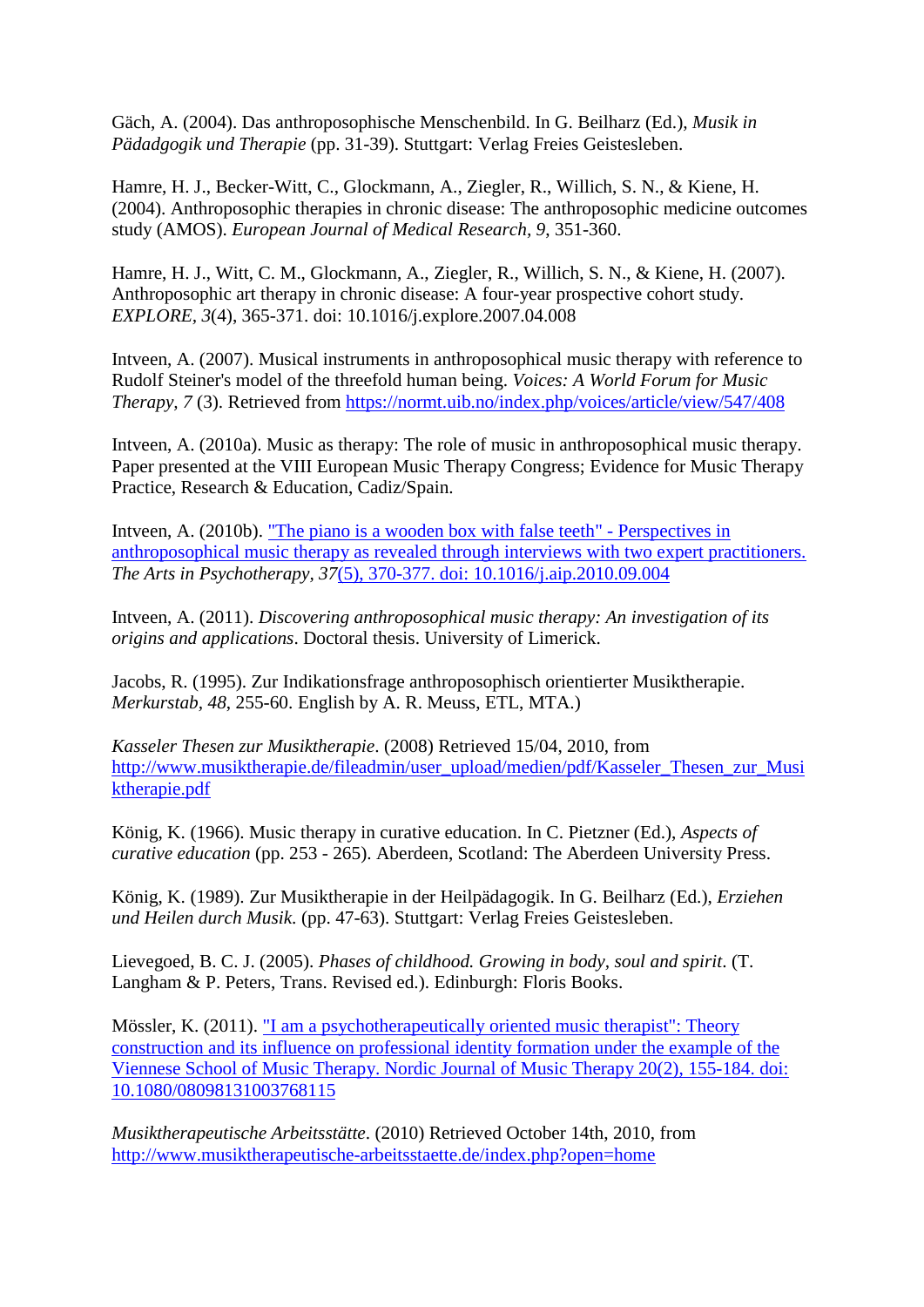Orpheus-Schule für Musiktherapie (n. d.). Retrieved October 14th , 2010, from [http://www.orpheus-schule.org/orpheus\\_schule\\_f.htm](http://www.orpheus-schule.org/orpheus_schule_f.htm)

Pfrogner, H. (1978). *Die sieben Lebensprozesse*. Freiburg i.Br., Germany: Verlag Die Kommenden.

Pfrogner, H. (1981). *Lebendige Tonwelt. Zum Phänomen der Musik*. Munich: Langen-Mueller.

Pfrogner, H. (1986). *Tao. Ein Vermächtnis*. Schaffhausen: Novalis Verlag.

Pütz, H. (2008). *Leitlinie zu Behandlung mit anthroposophischer Kunsttherapie (BVAKT)*. Retrieved 25/02/2010, from [http://www.anthroposophische](http://www.anthroposophische-kunsttherapie.de/pdf/2008_LL_BVAKT.pdf)[kunsttherapie.de/pdf/2008\\_LL\\_BVAKT.pdf](http://www.anthroposophische-kunsttherapie.de/pdf/2008_LL_BVAKT.pdf)

Reinhold, S. (1993). Musiktherapie in der Intensivmedizin. In M. Glöckler, J. Schürholz & M. Walker (Eds.), *Anthroposophische Medizin: Ein Weg zum Patienten; Beiträge aus der Praxis anthroposophischer Ärzte, Therapeuten, Pflegender und Pharmazeuten* (pp. 93-100). Stuttgart: Verlag Freies Geistesleben.

Reinhold, S. (1996). *Anthroposophische Musiktherapie. Eine Hinführung* (1st ed.). Bad Liebenzell: Verein für Anthroposophisches Heilwesen e.V.

Robbins, C. (1998). It's so universal! *[Nordic Journal of Music Therapy, 7](http://dx.doi.org/10.1080/08098139809477924)*(1), 70-75. doi: [10.1080/08098139809477924](http://dx.doi.org/10.1080/08098139809477924)

Robbins, C. (2005). *A journey into creative music therapy*. Gilsum: Barcelona Publishers.

Ruland, H. (1990). *Musik als erlebte Menschenkunde*. Stuttgart and Kassel: Gustav Fischer Verlag and Bärenreiter Verlag.

Ruland, H. (1992). *Expanding tonal awareness. A musical exploration of the evolution of consciousness guided by the monochord*. London: Rudolf Steiner Press.

Ruud, E. (1998). *Music therapy: Improvisation, communication and culture*. Gilsum, NH: Barcelona Publishers.

Steiner, R. (1910). *Anthroposophie - ein Fragment*. Dornach, Switzerland: Rudolf Steiner Verlag.

Steiner, R. (1967). *A lecture on eurythmy*. London: Rudolf Steiner Press.

Steiner, R. (1970). The human being's experience of tone. In R. Steiner (Ed.), *Art In the light of mystery wisdom*. London: Rudolf Steiner Press.

Steiner, R. (1984): *Eurythmy as visible speech*. London: Rudolf Steiner Press.

Steiner, R. (1998). *Education for special needs. The curative education course. Twelve lectures by Rudolf Steiner*. Forest Row, Great Britain: Rudolf Steiner Press.